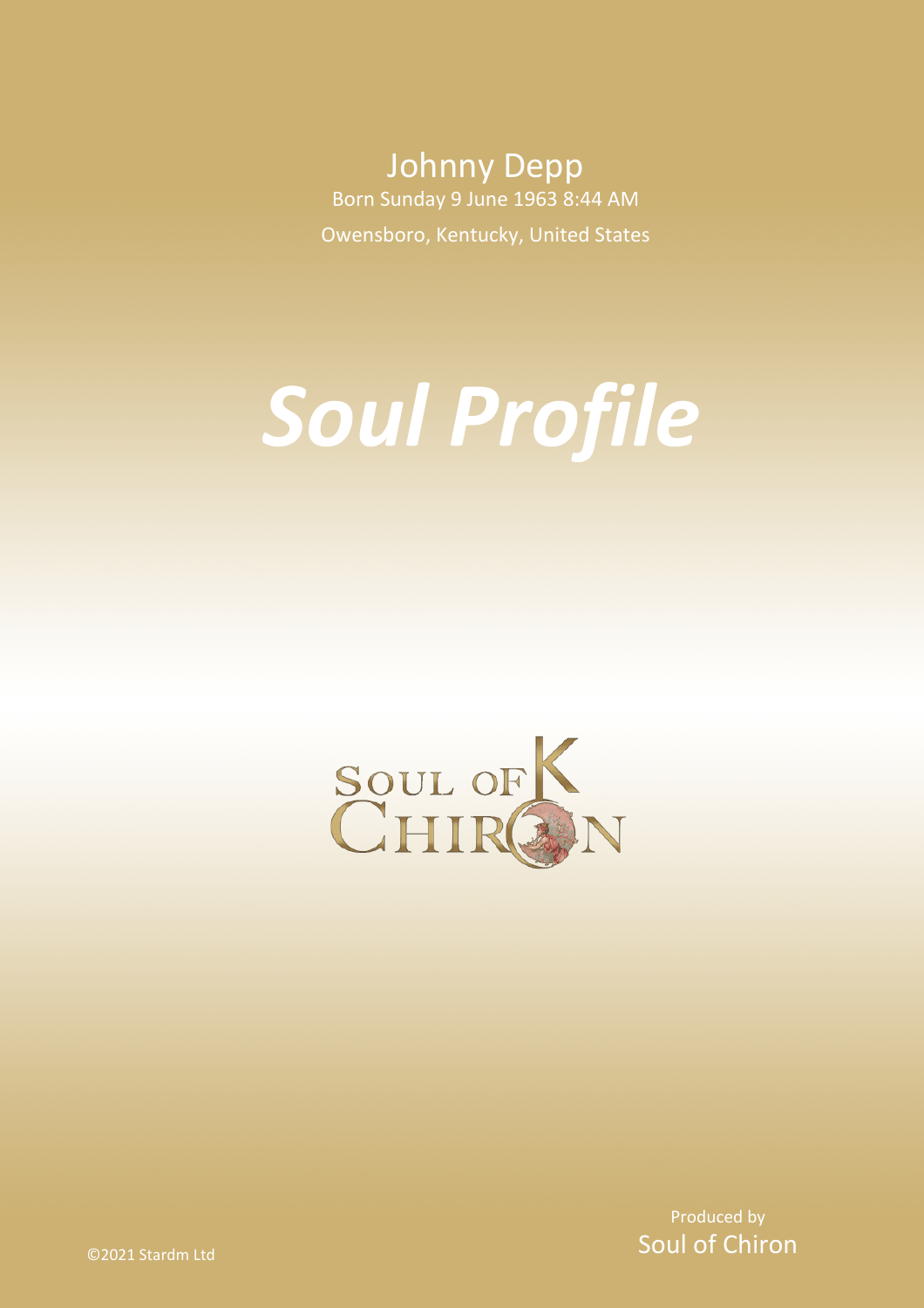

Johnny Depp Born Sunday 9 June 1963 Local Time 08:44 AM Universal Time 02:44 PM Owensboro, Kentucky, United States Long:87°06'W Lat:37°46'N

Geocentric Tropical Placidus True Node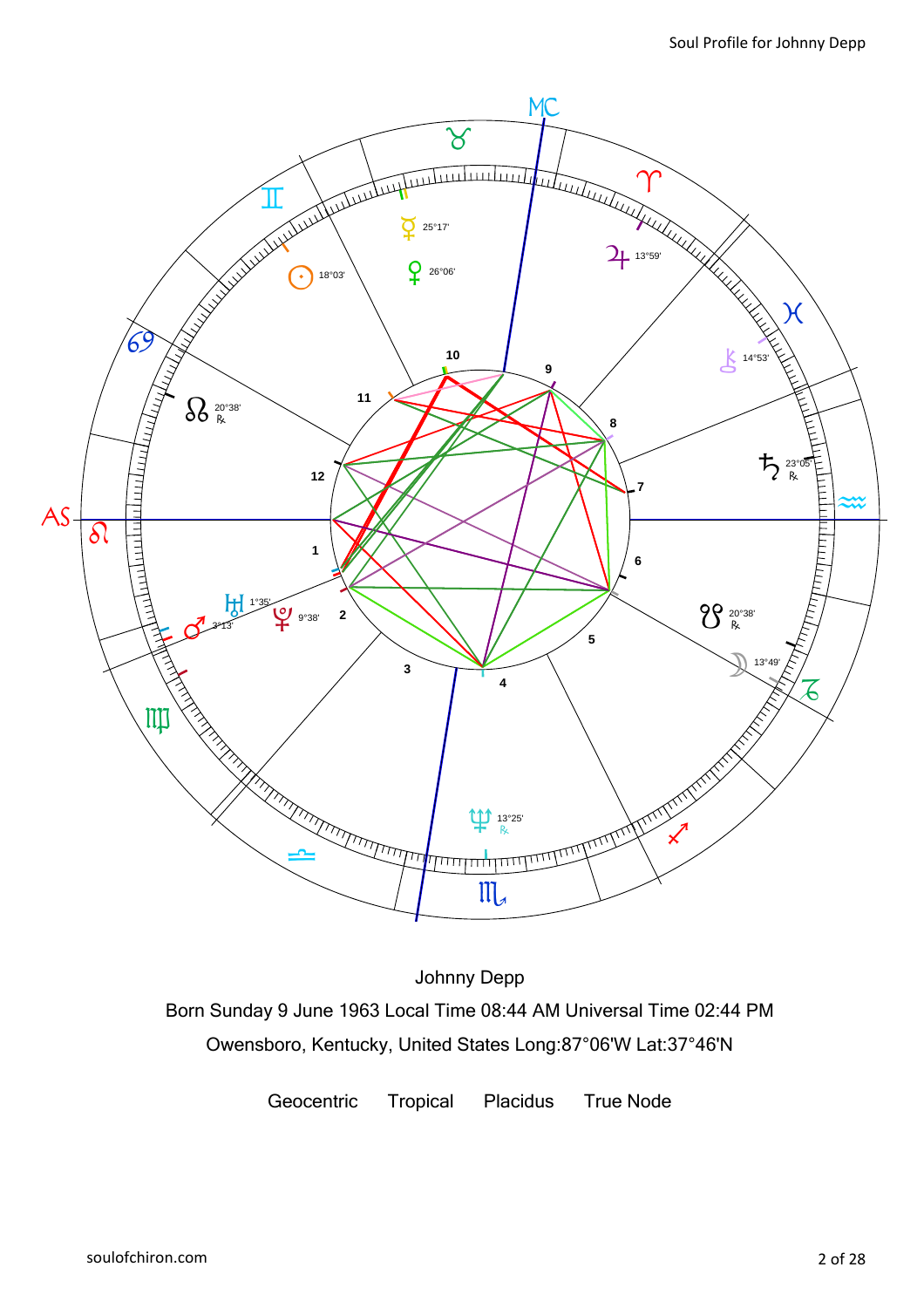# Planetary Positions

|                | Planet/Point  |                       | Sign          | Element | <b>Modality</b> | <b>Position</b>              | <b>House</b> |
|----------------|---------------|-----------------------|---------------|---------|-----------------|------------------------------|--------------|
| $(\cdot)$      | Sun           | Π                     | Gemini        | Air     | Mutable         | 18°03'                       | 11th         |
|                | Moon          |                       | Capricorn     | Earth   | Cardinal        | 13°49'                       | 6th          |
| ប្             | Mercury       | Y                     | <b>Taurus</b> | Earth   | Fixed           | 25°17'                       | 10th         |
| ¥              | Venus         | Y                     | <b>Taurus</b> | Earth   | Fixed           | 26°06'                       | 10th         |
| <u>්</u>       | Mars          | $\mathbb{I}$          | Virgo         | Earth   | Mutable         | 3°13'                        | 1st          |
| $\overline{4}$ | Jupiter       |                       | Aries         | Fire    | Cardinal        | 13°59'                       | 9th          |
| ち              | Saturn        | $\approx$             | Aquarius      | Air     | Fixed           | $23^{\circ}05'$ <sub>R</sub> | 7th          |
| ਮ੍ਰਿ           | <b>Uranus</b> | Щ                     | Virgo         | Earth   | Mutable         | 1°35'                        | 1st          |
| Ψ              | Neptune       | $\mathfrak{m}$        | Scorpio       | Water   | Fixed           | $13^{\circ}25'$ <sub>R</sub> | 4th          |
| ೪              | Pluto         | Щ                     | Virgo         | Earth   | Mutable         | 9°38'                        | 2nd          |
| AS             | Ascendant     | $\delta\Omega$        | Leo           | Fire    | Fixed           | 12°26'                       | $\sim$       |
| MC             | MidHeaven     | $\boldsymbol{\times}$ | Taurus        | Earth   | Fixed           | 3°22'                        | $\sim$       |
| $\Omega$       | North Node    | 69                    | Cancer        | Water   | Cardinal        | 20°38' R                     | 12th         |
| Ŗ              | Chiron        | $\chi$                | Pisces        | Water   | Mutable         | 14°53'                       | 8th          |

# House Cusp Positions

| <b>House</b>    | Sign                  | <b>Position</b> | <b>House</b>     | Sign                  | <b>Position</b> |
|-----------------|-----------------------|-----------------|------------------|-----------------------|-----------------|
| 1st             | $\delta$              | 12°26'          | 7th              | $\widetilde{\sim}$    | 12°26'          |
| 2 <sub>nd</sub> | Щ                     | 4°26'           | 8th              | $\chi$                | 4°26'           |
| 3rd             | $\triangle$           | 1°07'           | 9th              | $\gamma$              | 1°07'           |
| 4th             | $\mathfrak{m}_{\ast}$ | 3°22'           | 10th             | $\boldsymbol{\times}$ | 3°22'           |
| 5th             |                       | 8°52'           | 11 <sub>th</sub> | π                     | 8°52'           |
| 6th             | T                     | 12°44'          | 12th             | 69                    | 12°44'          |

# Element Emphasis - Total Points

# Modality Emphasis - Total Points

|  |  | Air Fire Earth Water Cardinal Fixed Mutable |  |
|--|--|---------------------------------------------|--|
|  |  | 6 6 17 1 6 15 9                             |  |

# Planetary Weight Point System

| Sun & Moon            | 4 points each | Uranus, Neptune & Pluto        | 1 point each |
|-----------------------|---------------|--------------------------------|--------------|
| Mercury, Venus & Mars | 3 points each | <b>Ascendant (Rising Sign)</b> | 4 points     |
| Jupiter & Saturn      | 2 points each | Midheaven                      | 2 points     |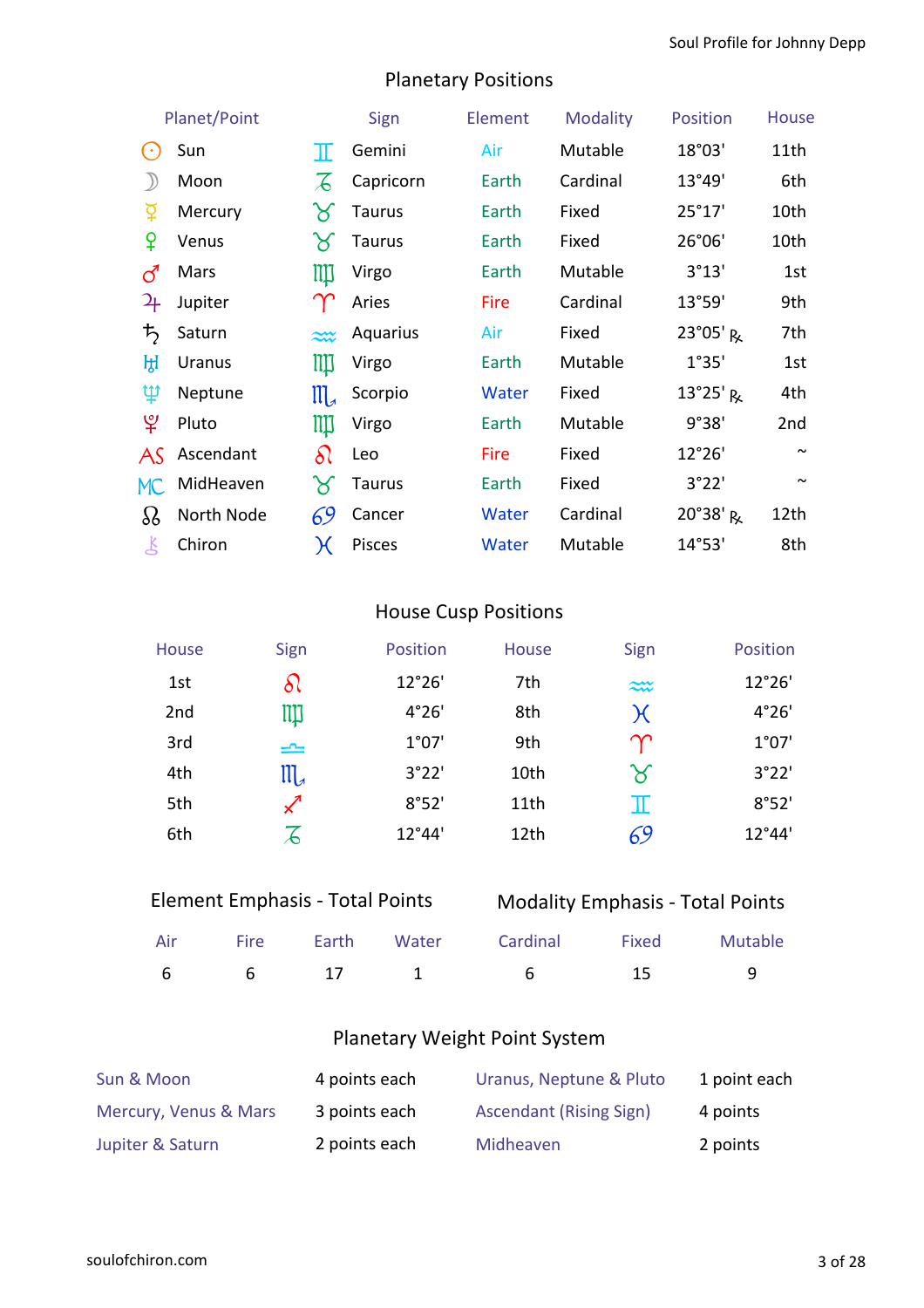

| O             |   | 芍             | Sun Trines Saturn              |
|---------------|---|---------------|--------------------------------|
| C             |   | MC.           | Sun Semisquare MidHeaven       |
| $_{\odot}$    | п | 飞             | Sun Squares Chiron             |
| $\big)$       | п | 4             | Moon Squares Jupiter           |
| $\mathcal{D}$ | ⋇ | Ψ             | <b>Moon Sextiles Neptune</b>   |
| $\mathcal{D}$ | Λ | Ψ             | <b>Moon Trines Pluto</b>       |
| $\mathcal{D}$ | ᄌ | AS            | Moon Quincunx Ascendant        |
| $\mathcal{D}$ | ൙ | Ω             | Moon Opposes North Node        |
| $\mathcal{D}$ | ⋇ | 飞             | <b>Moon Sextiles Chiron</b>    |
| ₽             | ් | ¥             | <b>Mercury Conjuncts Venus</b> |
| ₽             | п | <u>්</u>      | <b>Mercury Squares Mars</b>    |
| ₽             | п | ち             | <b>Mercury Squares Saturn</b>  |
| ₫             | п | ਸ਼੍ਰਮ         | <b>Mercury Squares Uranus</b>  |
| ¥             | п | ൪             | <b>Venus Squares Mars</b>      |
| ¥             | п | $\bm{\tau}_2$ | Venus Squares Saturn           |
| ¥             | п | ₩             | <b>Venus Squares Uranus</b>    |
| ්             | đ | ਸ਼੍ਰਮ         | <b>Mars Conjuncts Uranus</b>   |
| ්             | ර | Ψ             | Mars Conjuncts Pluto           |
| ්             |   | MC.           | <b>Mars Trines MidHeaven</b>   |
| 4             | ᅎ | Ψ             | Jupiter Quincunx Neptune       |
| 4             |   | AS            | Jupiter Trines Ascendant       |
| 4             | п | ℒ             | Jupiter Squares North Node     |

| 4           | ∨ ≴   |                   | Jupiter Semisextile Chiron       |
|-------------|-------|-------------------|----------------------------------|
| Щ           |       | $\triangle$ MC    | Uranus Trines MidHeaven          |
| Ψ           | ิ ¥ ¥ |                   | <b>Neptune Sextiles Pluto</b>    |
| Ψ           | п     | - AS              | Neptune Squares Ascendant        |
| Ψ           |       | $\wedge$ $\Omega$ | Neptune Trines North Node        |
| Ψ           | ∧     | ∴k                | <b>Neptune Trines Chiron</b>     |
| ¥           |       | $\wedge$ MC       | Pluto Trines MidHeaven           |
| ¥           | ൙     | - K               | Pluto Opposes Chiron             |
| AS $\pi$    |       | $\mathcal{D}$     | <b>Ascendant Quincunx Moon</b>   |
| AS $\land$  |       | 4                 | <b>Ascendant Trines Jupiter</b>  |
| AS H        |       | Ψ                 | <b>Ascendant Squares Neptune</b> |
| MC $\angle$ |       | $(\cdot)$         | MidHeaven Semisquare Sun         |
| MC A        |       | ර                 | <b>MidHeaven Trines Mars</b>     |
| MC          |       | Н                 | <b>MidHeaven Trines Uranus</b>   |
|             |       |                   |                                  |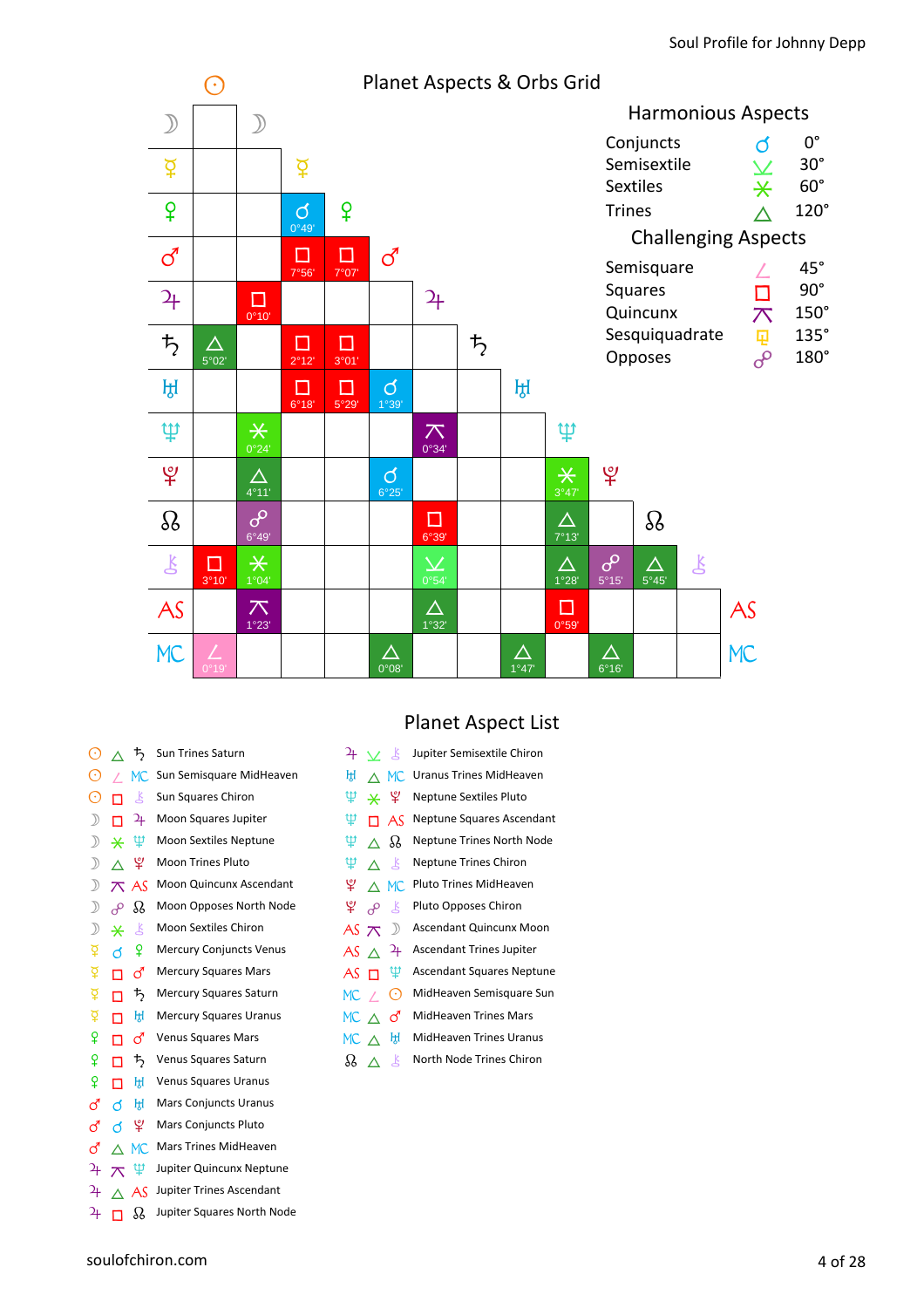# **Soul Profile - Introducing Yourself To You**

Above is your name, and birth details. Please check this information is correct.

Your Soul Profile symbolises and sheds light upon - your purpose, your needs, your talents, your doubts, your sensitive spots, your destiny and more.

# **Whilst Reading Your Soul Profile**

The overall accuracy of your Soul Profile is dependent on your birth time. Please bear in mind that although this horoscope is as accurate and informative as possible, there is no guarantee that every word will apply at this moment in time, or in the past or future. This horoscope maps out your potential; it is up to you what you make of this potential. You should always rely upon your own judgement and individual choice, will and inclination - which are precisely what your Soul Profile helps shed light upon.

Below your chartwheel the 'astrological positions' of your horoscope are set out by zodiac sign and degree which are interpreted in the following twelve chapters describing what they mean in your life. The number of ways in which the three factors of Planetary Aspects, Zodiac Signs and Houses can be combined is infinite. The 'Aspects' are given a Star Rating from one to five to show their relative importance in the Profile. To the right of each pair of 'aspect' symbols is a group of five stars, the more dark stars there are the more powerful and significant the meaning of that aspect will be.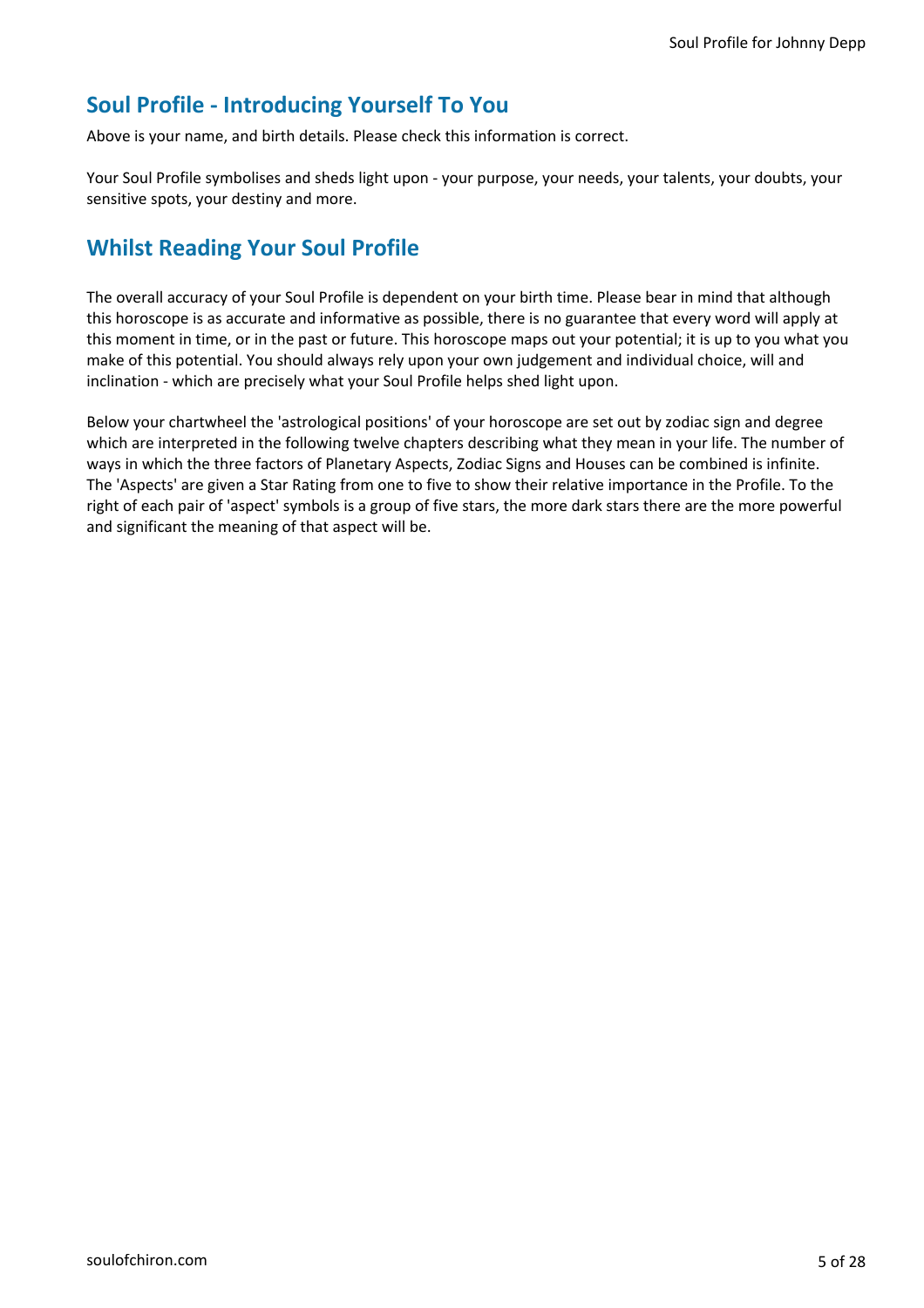# **You were born with...**

Leo Rising which is interpreted in Chapter One Sun in Gemini in the Eleventh House which is interpreted in Chapter Two Moon in Capricorn in the Sixth House which is interpreted in Chapter Three Taurus at the Midheaven which is interpreted in Chapter Four Mercury in Taurus in the Tenth House which is interpreted in Chapter Five Venus in Taurus in the Tenth House which is interpreted in Chapter Six Mars in Virgo in the First House which is interpreted in Chapter Seven Jupiter in Aries in the Ninth House which is interpreted in Chapter Eight Saturn in Aquarius in the Seventh House which is interpreted in Chapter Nine Uranus in Virgo in the First House which is interpreted in Chapter Ten Neptune in Scorpio in the Fourth House which is interpreted in Chapter Eleven Pluto in Virgo in the Second House which is interpreted in Chapter Twelve

# **Johnny's Chart Elements**

There are four Elements in astrology: Fire, Earth, Air and Water. Each Zodiac Sign belongs to one of these, and you have each of these Elements either Over-Emphasised, Under-Emphasised or Balanced - as follows:

# **Your Fire Element Balanced**

You have a healthy drive without being too driven. You can amuse yourself and are easily enthused. Fire element balanced

# **Your Earth Element Over-Emphasized**

### Earth element strong

You are usually cautious, even to the point seeing yourself or life as boring. You can be very 'physical' and/or materialistic. You are inclined to be too predictable and habit-ridden.

To compensate, be less controlling, leave things to chance more, and make room for the unexpected. Learn to trust the Unknown. Also, look to any planetary placements in Fire and Air Signs, and make the most of them.

# **Your Water Element Under-Emphasized**

### Water element weak

You can be out of touch with your own and others' feelings. You are not naturally empathetic. You may also be prone to toxicity.

To compensate, look to the Moon and Neptune, and if you know the time of your birth any placements in 4th, 8th or 12th Houses, and make more of them. Detox regularly. Identify what few, if any, planetary placements you do have in Water, and make the most of them.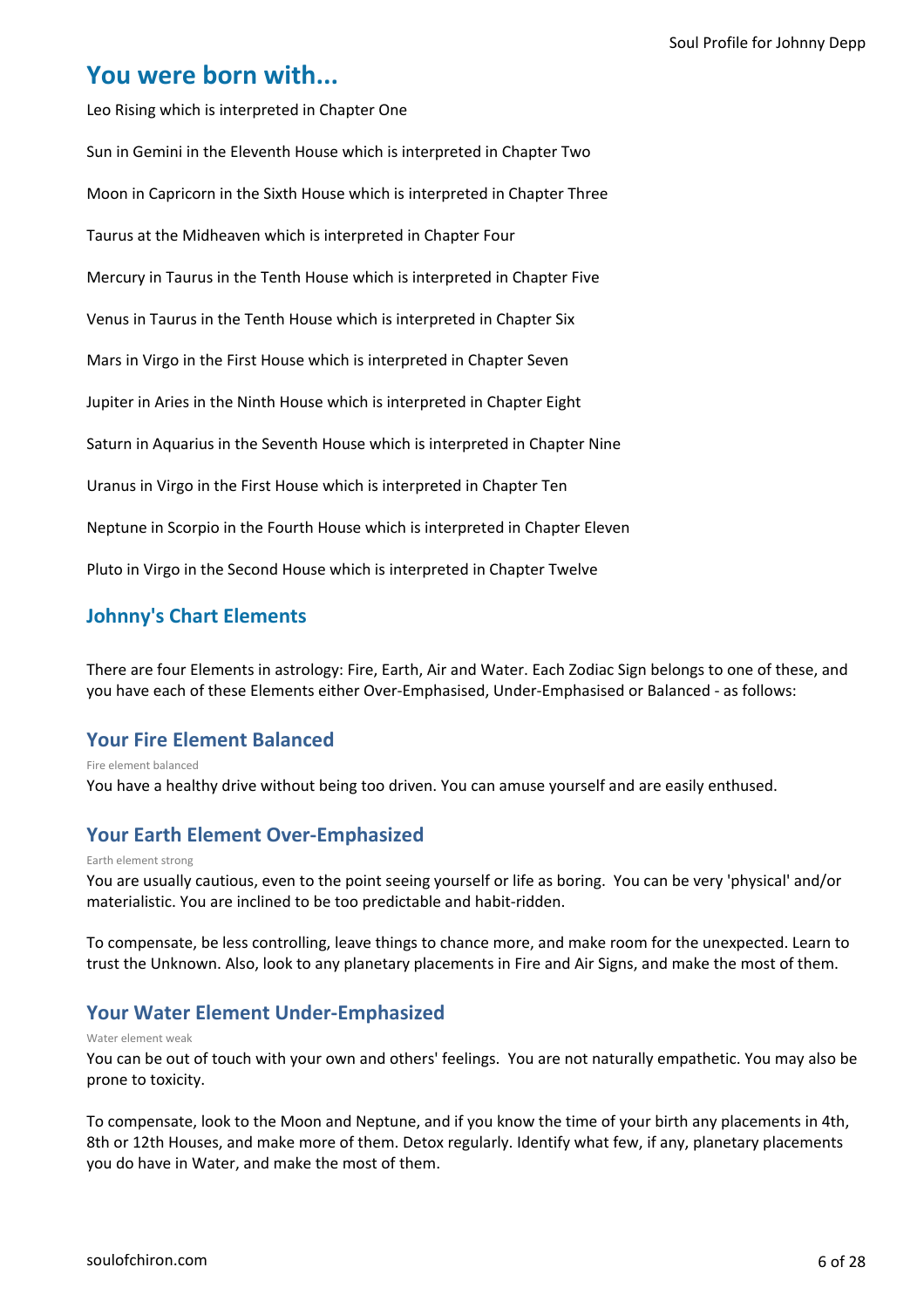# **Your Air Element Balanced**

#### Air element balanced

You are clear without being 'light', impartial without sitting on the fence.

# **Johnny's Chart Modes**

There are three Modes in astrology: Cardinal, Fixed and Mutable. Each Zodiac Sign belongs to one of these, and you have these Modes either Over-Emphasised, Under-Emphasised or Balanced - as follows:

# **Your Cardinal Mode Under-Emphasized**

#### Cardinal modality weak

You possibly lack initiative, and wait for or depend upon others to get things going.

To compensate, either accept that you are a follower rather than a leader, or discover what you want enough to go it alone.

# **Your Fixed Mode Balanced**

### Fixed modality balanced

You are firm yet open to changing if need be.

# **Your Mutable Mode Balanced**

You are moderately adaptable and alive to change. Mutable element balanced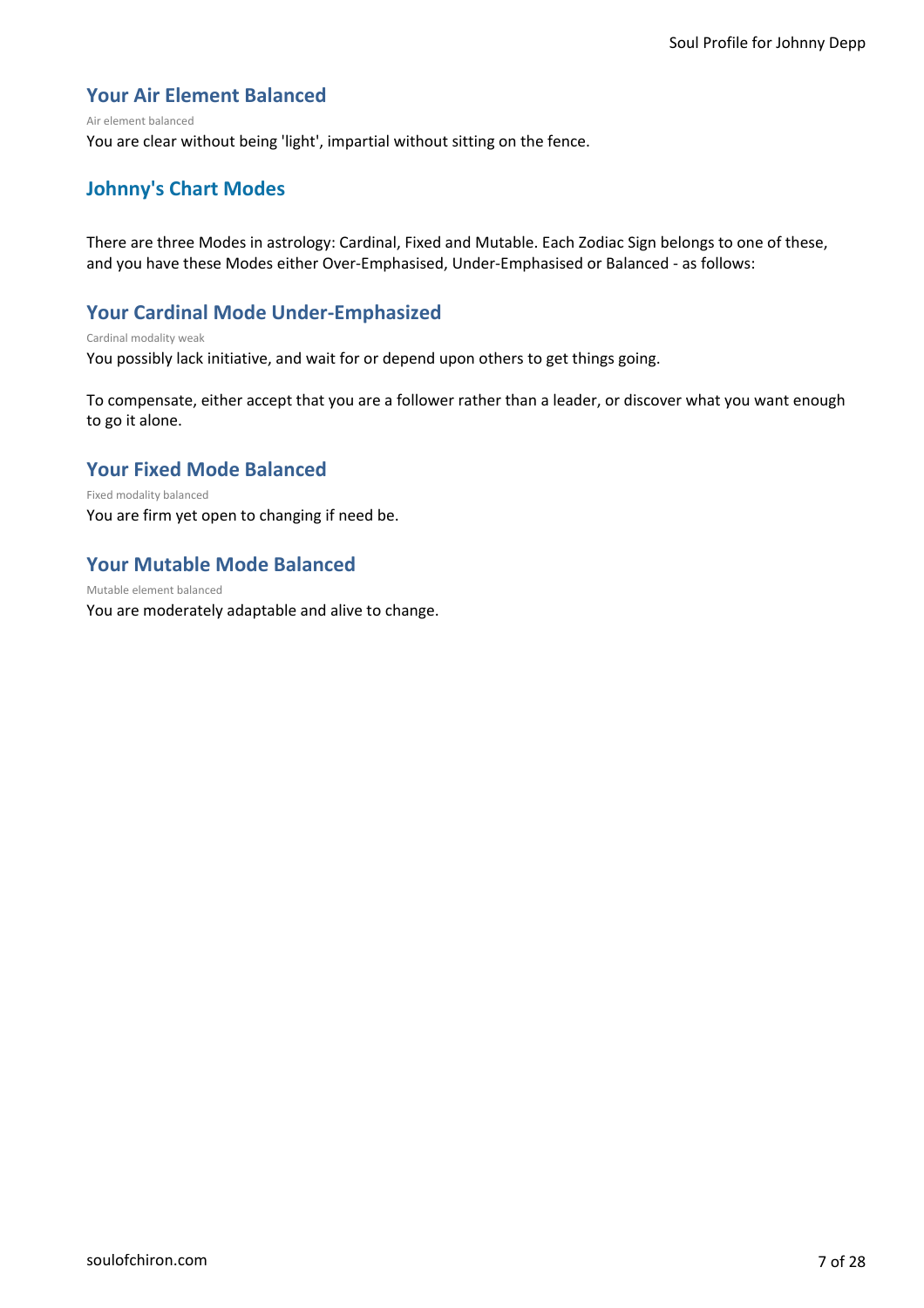# **Chapter One - Your Ascendant:**

Appearance and Persona

# **Expressing Through Creating**   $AS \delta S$

### Leo rising

You have a winning, confident and usually sunny exterior. But how much your inner being is living up to this outer show can be another story entirely. It is as if you project a successful image, which the rest of your personality has to live up to somehow. This can prove a very effective means of self-development, as long as you do not weaken.

Dignity, and pride in your appearance are therefore significant and important. This commanding impression as observed by others should not be underestimated or overlooked, because it is either convincing and effective or overbearing and affected. And responses from others vindicating your own actions or attitudes are easily believed. So beware of flatterers and bootlickers, for they could give you a false impression of yourself.

All the same, you do need approval and praise from others in order to maintain your confidence - so keep displaying your wares. You tend to attract unusual or unstable relationships that require a certain amount of detachment and freedom from possessiveness. This is in aid of offsetting or challenging the self-possessed or regal air, which you appear to have.

The Sun is your Ruling Planet, which governs the link between your exterior being and your interior being. So study Chapter Two - Your Sun Profile, with this in mind.

You also have the following planet or planets about to rise in the East at the time of your birth. Such planets are said to be in the First House. This further describes your appearance, persona and outlook on life.

Mars in the First House (See Chapter 7 - Your Mars Profile) Uranus in the First House (See Chapter 10 - Your Uranus Profile)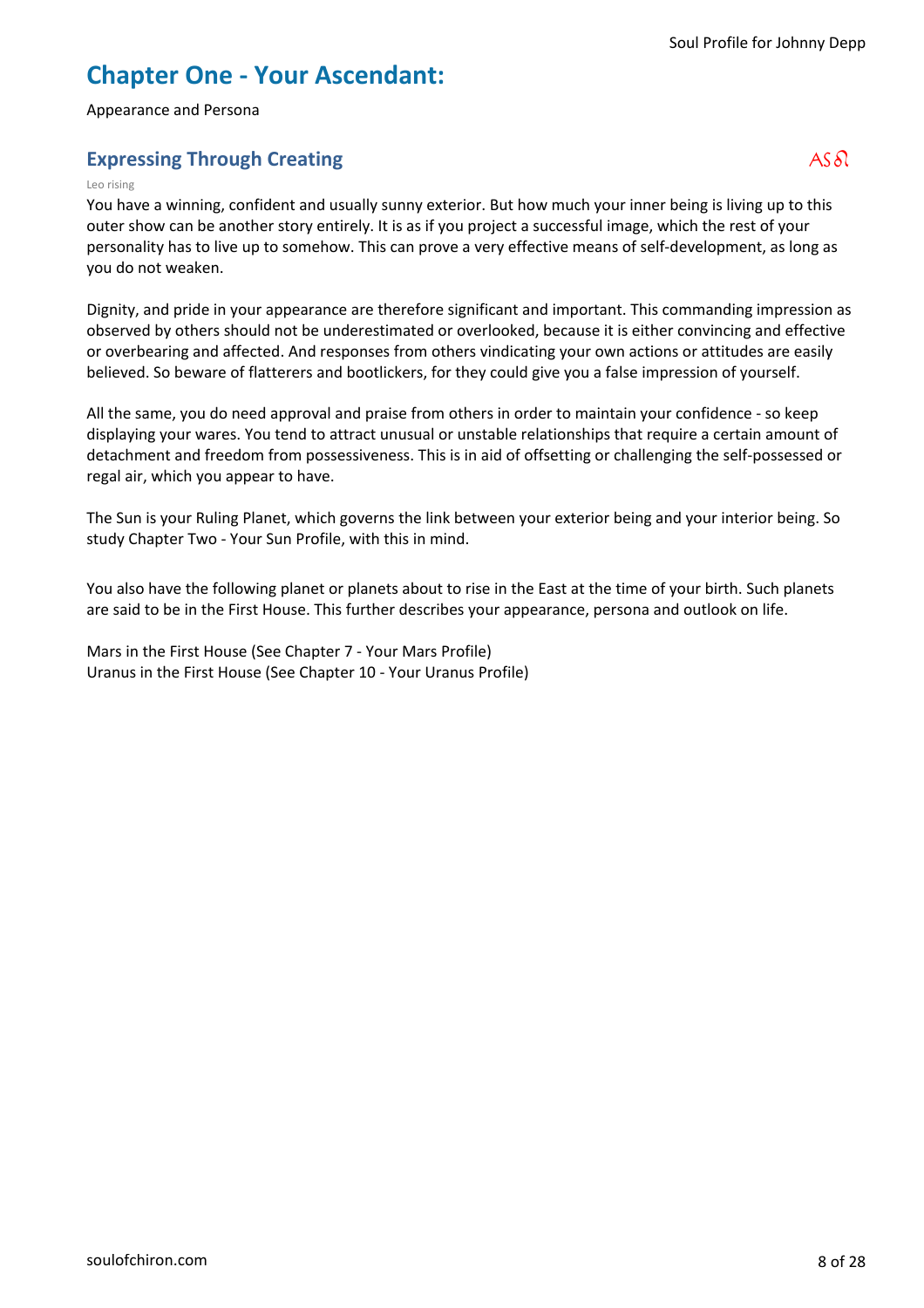# **Chapter Two - Your Sun profile:**

Your Will and Purpose

# **Living Through Communications - The Contact Maker - Forever Young** a3

### Sun in Gemini

Your essential purpose in life is to make contact with, and connections between, whatever or whoever you regard as important - which is more or less everything! You do this because at heart you find everything interesting in some way or another. You are very alive to the variety of animate and inanimate objects on this planet, and you want to get to know as many of them as possible. As a rule though, 'get to know' is all you want to do.

As long as you have a 'taste' you are satisfied; getting deeply involved is not really to your taste and you will flip like a coin from one interest or person to another as it suits you. There may be other parts of your personality/birth chart that need or are attracted to more intimate situations, in which case a more profound sense of human interaction will be asked of you.

Like the many facets of life that you are acquainted with, you are able to turn your hand to many tasks and skills; indeed, it is your hands, as well as your quick mind and wits, which are your most excellent tools. You are, or should be, the communicator. There is nothing like a Gemini for keeping itself, the world and society in touch with each other and with what is happening.

### **People Power**

### Sun in the 11th House

All of this is most likely to focus upon some kind of goal or social ideal. You innately believe John Donne's line that "no man is an island", and so you gravitate or strive towards groups or teams that share the same aspirations. For the same reason, friendships are very important to you. In addition, you often display an interest, or passion even, for freedom and reform in some field of activity.

You tend to get buried in the group you belong to; or sensing the possible loss of your individuality, you rebel against the group you initially rebelled with! But then splinter groups and sudden endings to friendships and associations are all part of your life's course of development. Today's radical is tomorrow's conservative. In the end, it is all part of your striving to uphold some humanitarian cause, through campaigns, inventions or agendas that aim to help mankind. You are a great appreciator of people-power.

# **Your Sun Aspects**

#### Sun Trines Saturn **Worthy ★★☆☆☆**

What serves you well in so many respects is your sense of discipline and practicality. You also have an inherent awareness of how the status quo works. You are well able to deal with the challenges and difficulties of your life and of the material world in general for you have a sort of self-balancing mechanism within you.

You usually adhere to a formal and conventional lifestyle and subscribe to traditional standards - or you would make life easier if you used the system as opposed to bucking it. Paradoxically, it is this very sense of order that can cause you to miss some vital but radical point. So it's when taking a chance on something that your marked sense of reality comes into its own.



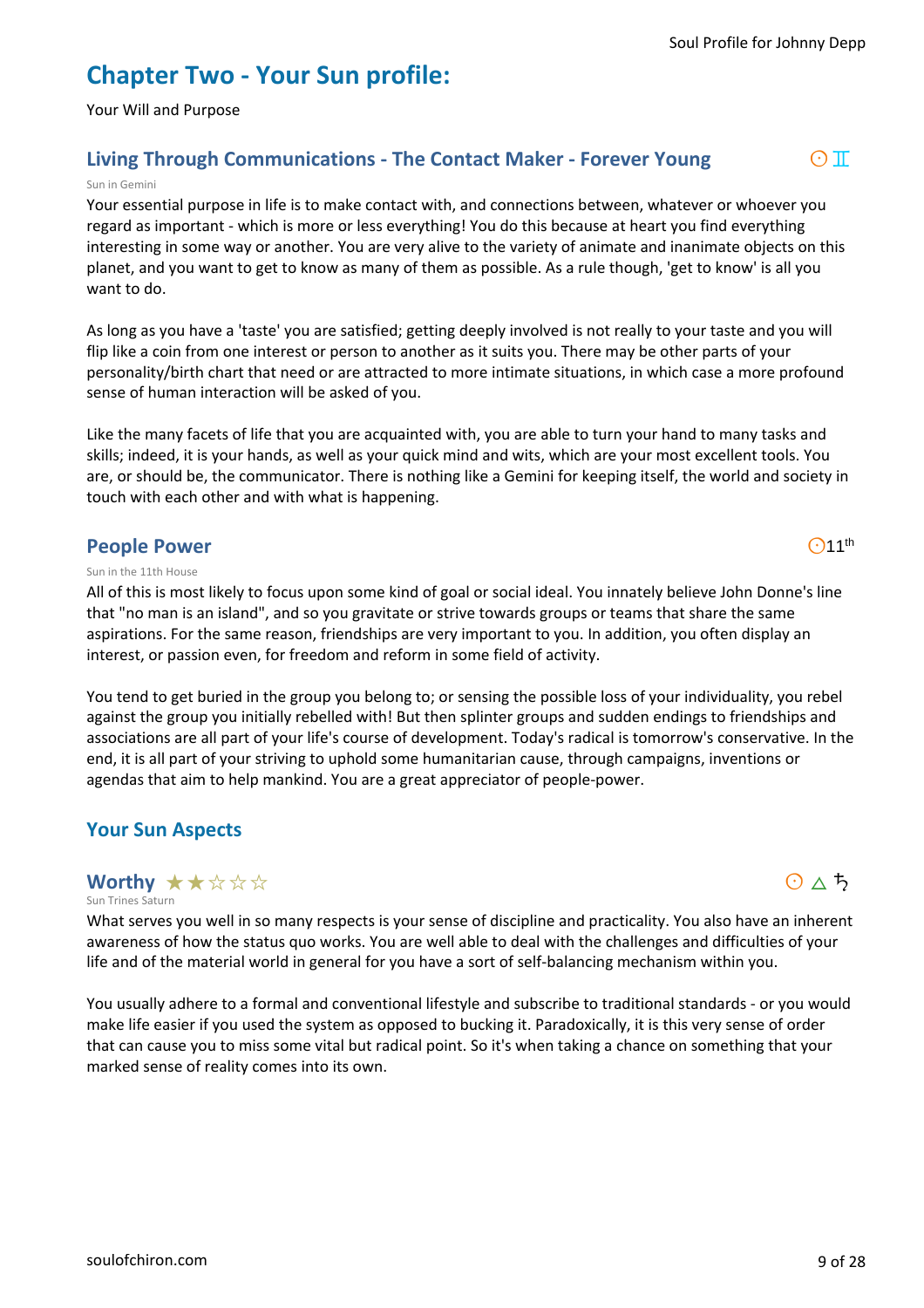### The Sabian Symbol For Your Sun

Finally, to give a symbolic focus to the Sun in your Chart, here is the "Sabian Symbol" for the degree of the Zodiac at which it was placed at the time of your birth. The Sabian Symbols were devised by astrologer Marc Edmund Jones and a clairvoyant called Elsie Wheeler. They may be read as interpreted, taken quite literally, or be given your own more personal or subjective interpretation much as you would for one of your dreams.

Remember to bear in mind that the Sun represents the essence or core of your life and its purpose, and to note how its Sabian Symbol corresponds to your Sun Profile, and your Chart interpretation as a whole. The Sabian Symbol for your Sun is...

### **"A LARGE ARCHAIC VOLUME"**

The persistence of knowledge and the timeless truths that exist as a source of illumination in and of the present. Keyword: LEGEND. When positive, your ability to draw upon past experience to disentangle you from current difficulties and establish a better path for the future. When negative, slavish worship of tradition and authority - the letter of the law rather than the spirit of it.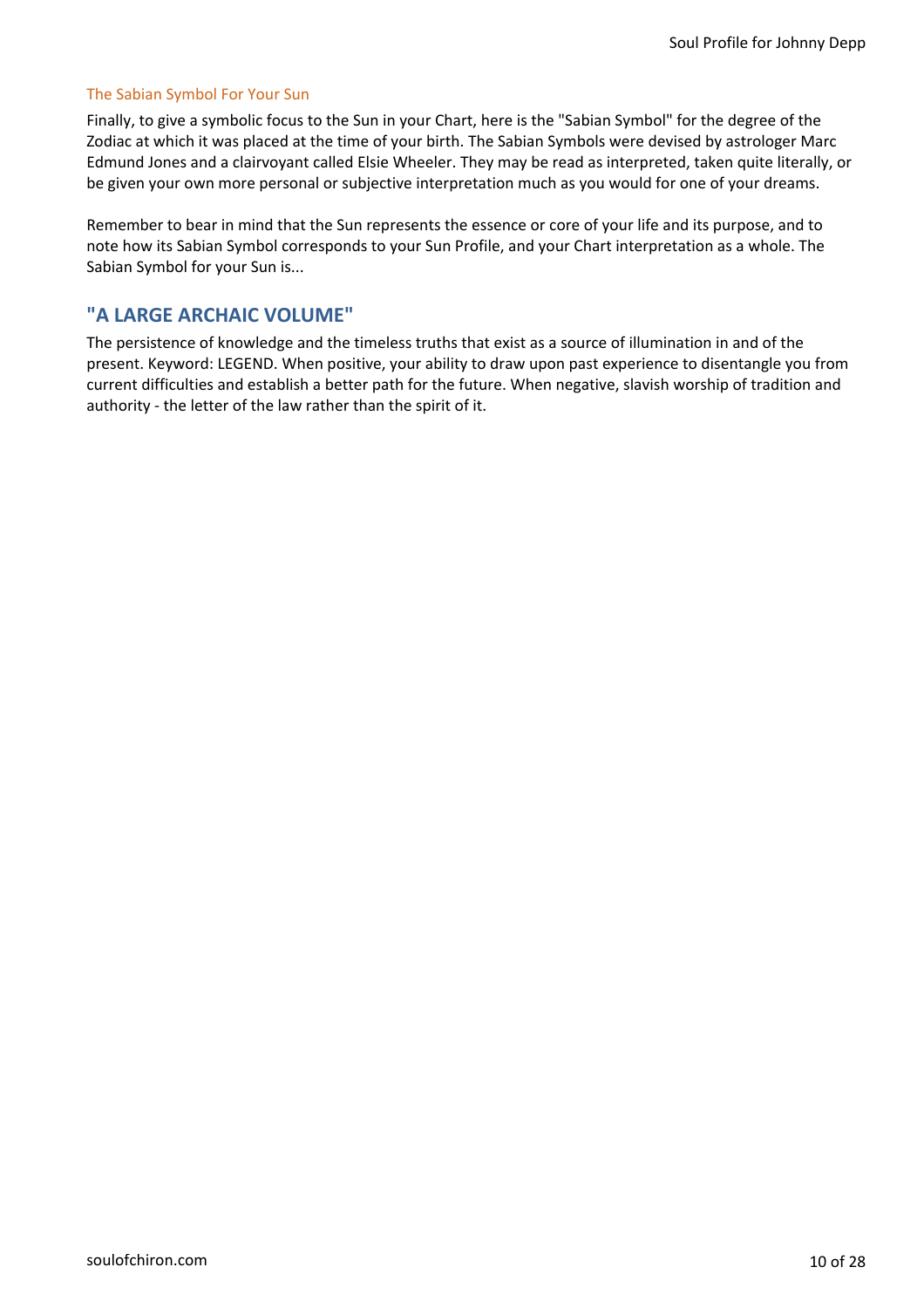# **Chapter Three - Your Moon profile:**

Your Needs and Emotional Responses

### **Security Through Building - The Need to be Needed - The End Justifies the Means**  $DZ$

### Moon in Capricorn

Your reigning need is to feel needed. This can prove quite precarious for you as others, especially your parents, can come to see you for what you can do rather than for what you are. Or, one of your parents was not there for you physically or emotionally.

From the word go, your need for external approval put you in a situation where your own emotional nature was not taken into consideration. As a child, were not acknowledged as one, and neither perhaps is the child in you now. Because your emotional interior was not nurtured, and was possibly even abused, you grew up with only a poor idea of how to cherish and value it.

Such emotional denial could cause you to be quite a survivor in the harsh outside world as a kind of substitute for a feeling of inner support. This could turn into a rather grim and lonely alternative, although your cool efficiency would possibly conceal this fact. Or again, you may look for the nurturing parent that you never had in a partner.

Conversely you could be a parent to your partner, and others too, as you deftly manage material affairs but this would eventually only serve to isolate you further. What you have to set about doing with your innately industrious nature is to look for, and find, that sad child inside of you, and possibly with professional therapeutic help, look after it yourself. In becoming the parent of your own inner child in this way, you then develop into an extraordinarily balanced and capable human being.

### **Balanced Habits**

### Moon in the 6th House

All these needs and feelings largely revolve around health and work. If you are happily or gainfully employed you feel right with the world - when you are not, you don't. So although you put your heart and soul into your job, there can be a danger of your investing emotions into work that don't really belong there. As a consequence of this, you can get too wound up about your work, or use work as a substitute for emotional involvements that have nothing to do with work.

You may also get to thinking that your emotional life can be run in the same logical way that work is. Health itself can then become an issue as your system plays up as a result of overwork or emotional frustration. What your emotional preoccupation with work is really in aid of is making sure that you work out a balance between your job interests and your social ones - that is, a healthy situation. A patently evolved expression of all this is your having an active interest in health itself - based upon balanced habits and lifestyle.

# **Your Moon Aspects**

# **Tonic - 'Close One'** ★★★★★

Moon Squares Jupiter

Everything about your Moon Profile is greatly accentuated. The best and the worst qualities are taken to extremes. You have a definite emotional gusto, which also bestows upon you a healthy body that maintains itself brilliantly and automatically. Because this can allow you to overindulge with apparent impunity you could wind up with weight or liver problems. By and large though, your physical and emotional zest can be a tonic to all and sundry.

Just beware of doting upon others too much, or of expecting others to dote too much upon you - for in either case you'd just drive them away.

 $D$  6<sup>th</sup>

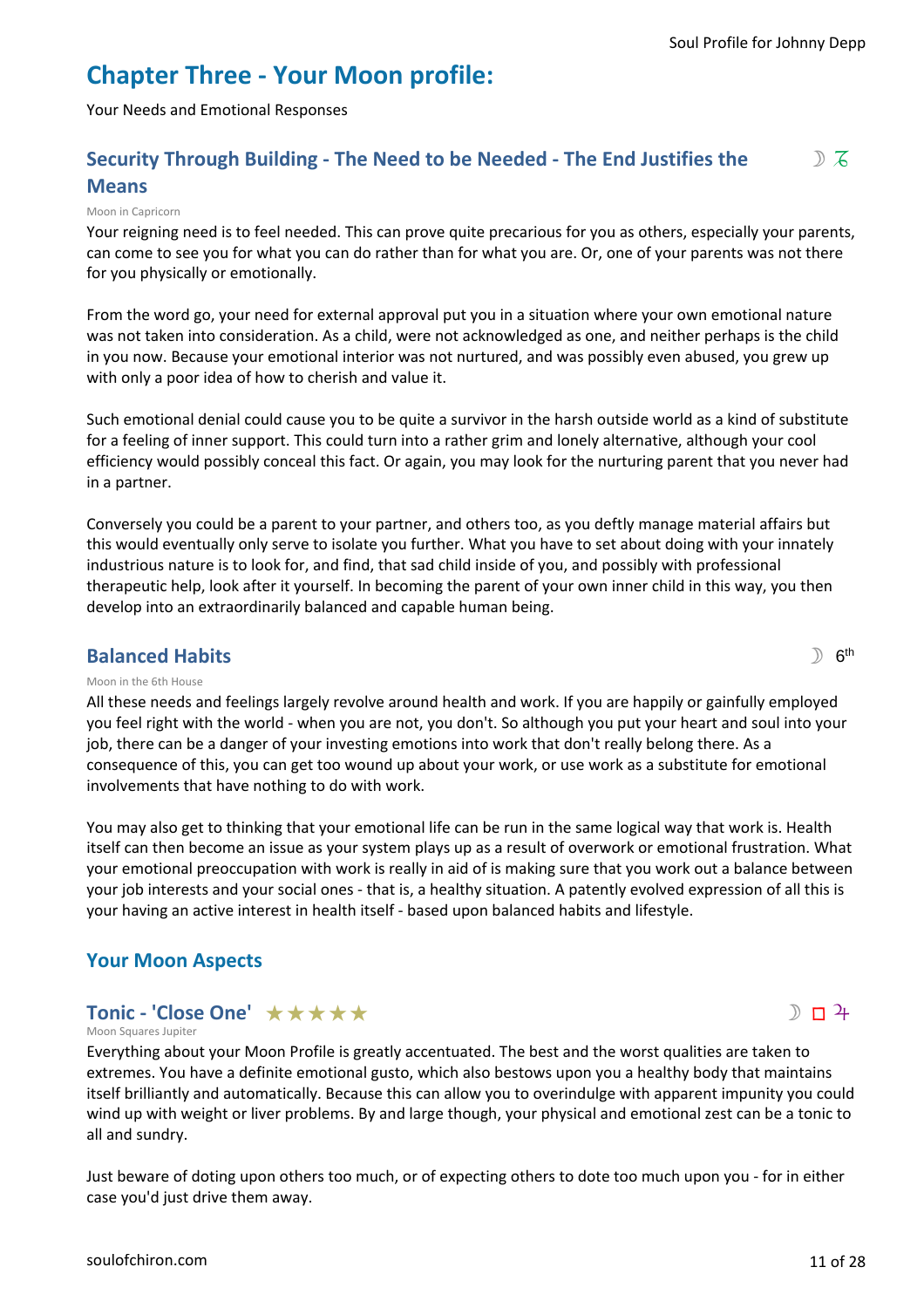# **Bedside Manner - 'Close One'**  $\star \star \star \star \star$

### Moon Sextiles Neptune

One of the finer dimensions to all this is your well-developed empathetic and psychical nature. Because of this you have the makings of the natural therapist or psychologist, possessing a healing ability of the soothing, relaxing kind. You have an excellent bedside manner and a feel for the mood of the moment.

# **Regeneration ★★★☆☆**

### Moon Trines Pluto

Like a solid core running through your emotional make up you have a profound instinct for survival. You may just use this to get by, but this would be rather a waste for when you get right down to the root of the matter, you are capable of regenerating and improving any situation you choose.

### The Sabian Symbol for the Moon

Now, to give a symbolic focus to the Moon in your Chart, here is the "Sabian Symbol" for the degree of the Zodiac at which it was placed at the time of your birth. As I mentioned in the last Chapter - your Sun Profile, the Sabian Symbols may be read as interpreted, taken quite literally, or be given your own more personal or subjective interpretation much as you would for one of your dreams.

Remember to bear in mind that the Moon represents your unconscious disposition and responses, and your emotional needs and security, and to see how its Sabian Symbol corresponds to your Moon Profile in particular, and your Chart interpretation as a whole. The Sabian Symbol for your Moon is...

# **"AN ANCIENT BAS-RELIEF CARVED IN GRANITE"**

Something that is here to stay, characterised by a sense of conviction and ongoing significance. Keyword: LEGACY. When positive, your ability to leave your mark and thereby create a true and lasting impression. When negative, meaningless limitation through excessive reliance upon tradition or outworn values.



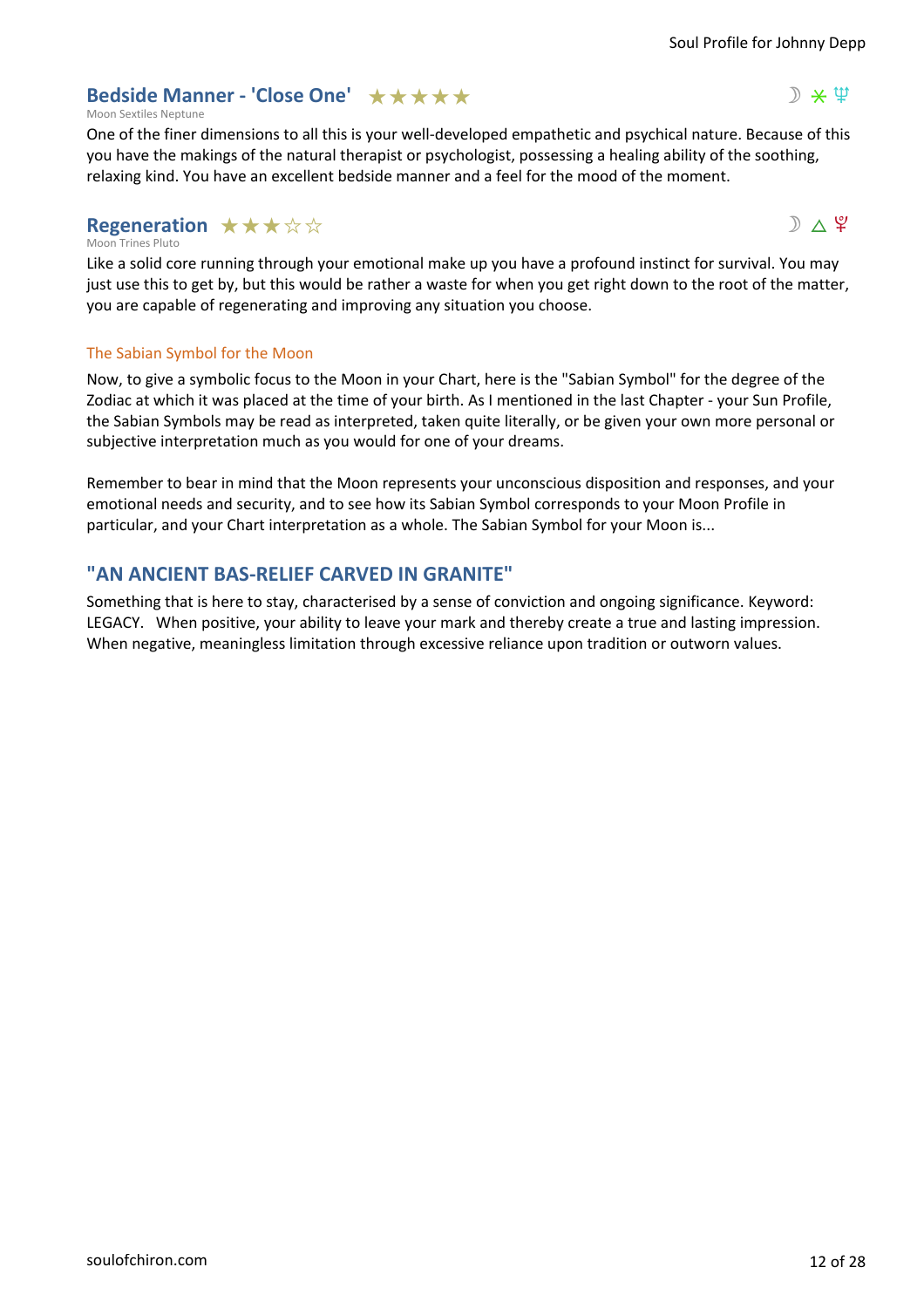# **Chapter Four - Your Midheaven profile:**

Career and Status

# **Achieve Through Substance** +2 and 2 and 2 and 2 and 2 and 2 and 2 and 2 and 2 and 2 and 2 and 2 and 2 and 2 and 2 and 2 and 2 and 2 and 2 and 2 and 2 and 2 and 2 and 2 and 2 and 2 and 2 and 2 and 2 and 2 and 2 and 2 and 2

### Midheaven in Taurus

Your profession involves things of substance, such as the physical body's care and maintenance, any kind of production or management, real estate, finances, building, horticulture or agriculture, etc. You prefer a steady position with assured assets and income to 'pie-in-the-sky' projects. Material status is important to you.

The condition of your Venus by Sign, House and Aspect will reveal more about the nature of your career, as well as the ease or difficulty encountered in pursuing it, (see Chapter 6).

You also have the following planet or planets culminating overhead at the time of your birth. Such planets are said to be in the Tenth House. This further describes your career, status and reputation.

Mercury in the Tenth House (See Chapter 5 - Your Mercury Profile) Venus in the Tenth House (See Chapter 6 - Your Venus Profile)

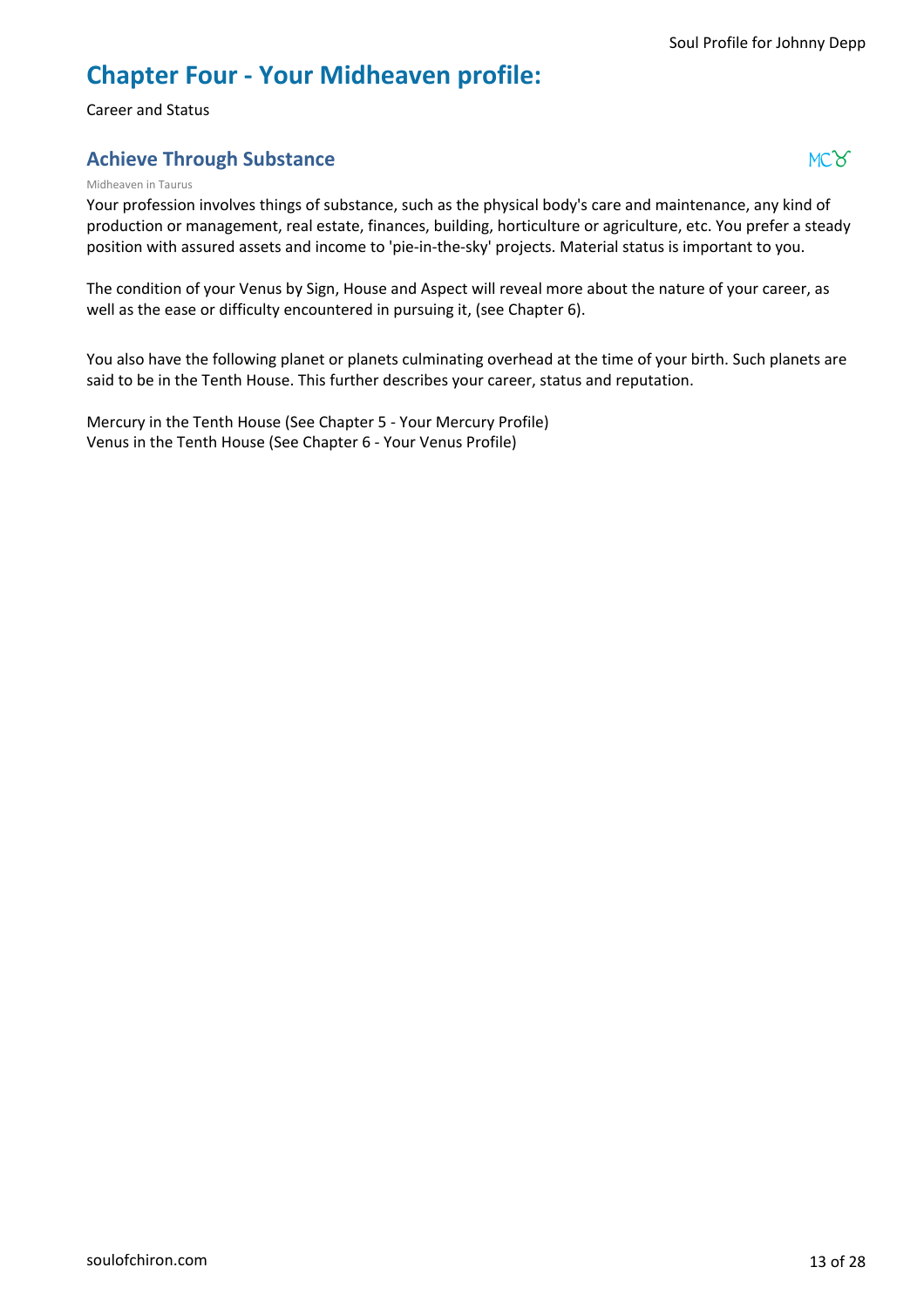# **Chapter Five - Your Mercury profile:**

Perception and Mentality

# **Thinking Through Stability - The Concrete Mind - Seeing is Believing**  $\frac{Q}{2}$  **of**  $\frac{Q}{2}$

### Mercury in Taurus

Yours is a mind that likes to chew things over and so you acquire depth of knowledge as a result of thoroughly enjoying the process of learning - rather as you would a good meal; you also have a taste for the traditional rather than the new fangled. Once something has been learned and assimilated, you will probably never forget it but, should any idea come along that challenges an established concept, you're very reluctant to accept such an idea. All this confers upon you a practical bent. Either arts and crafts or construction skills come naturally to you or else your practical sense is expressed in handling money or property, or product managing. You're a steady worker and give value for money. Dependable and reassuring as your conservative way of thinking is, if it's carried to the extremes of resisting a change in attitude, then others might have to resort to more dramatic or emotional methods to make you bend a little.

### **Learning the Ropes**

### Mercury in the 10th House

These mental capabilities of yours will actually find a professional outlet in the form of being a writer, journalist, broadcaster, spokesperson, or anything that has to do with communication or manual or mental dexterity: transport, trading, accounting, secretarial, printing, to name a few. You strongly seek recognition for your mental powers but using and regarding the intellect as a superior factor in life has its positive and negative sides. For example, you can be very happy in your work because you have 'learned the ropes'; but the more emotional areas of life can give trouble as your intellectually dominated mind fails to grasp the significance of the feeling nature. Then again, your profession may even cater for this dilemma. How you think was particularly influenced by your mother's mental attitude.

# **Your Mercury Aspects**

## **Finesse - 'Close One'** ★★★★★

#### Mercury Conjuncts Venus

Added to all this you have an artistic flair or a way with words. You don't just do or say something - you do it with style, humour or grace. Any activity where a fine touch is required is well-starred. This could be playing a musical instrument, massage, or perhaps public relations. Writing well comes naturally to you also. Just be careful that you don't mistake fine words for equally fine feelings.

# **Fired Up**  $\star$  $\forall$  $\forall$  $\forall$   $\forall$

Mercury Squares Mars

You have an inner conflict between what you think and what you want. You tend to express this by being awkward or contrary, verbally or physically - argumentative in fact - but your agitated mind does fire you to act and speak out, thereby getting things done or out into the open. Just try not to let your contentious nature become a way of life in itself. To do this, you may need to identify the origin of that inner conflict, that mental anger.

# **Cynical - 'Close One'** ★★★★☆

#### Mercury Squares Saturn

There is no getting away from it, the correct development and use of your mental equipment is utterly important. This means that, as time goes by, you have a more and more disciplined mind with a satisfying working life to match, or else you will become stuck as a result of inconsistent attempts to get to grips with the situation. Alternatively, your perception and interests become dulled by cynicism, or mentally depressed through dry intellectualism or learning difficulties. The formula is: work when your mind feels like working; play with it when it doesn't.

 $\overline{2}$  10<sup>th</sup>

 $\Sigma \ \sqcap \ \mathcal{Q}$ 

# $\frac{5}{4}$  n  $\frac{1}{2}$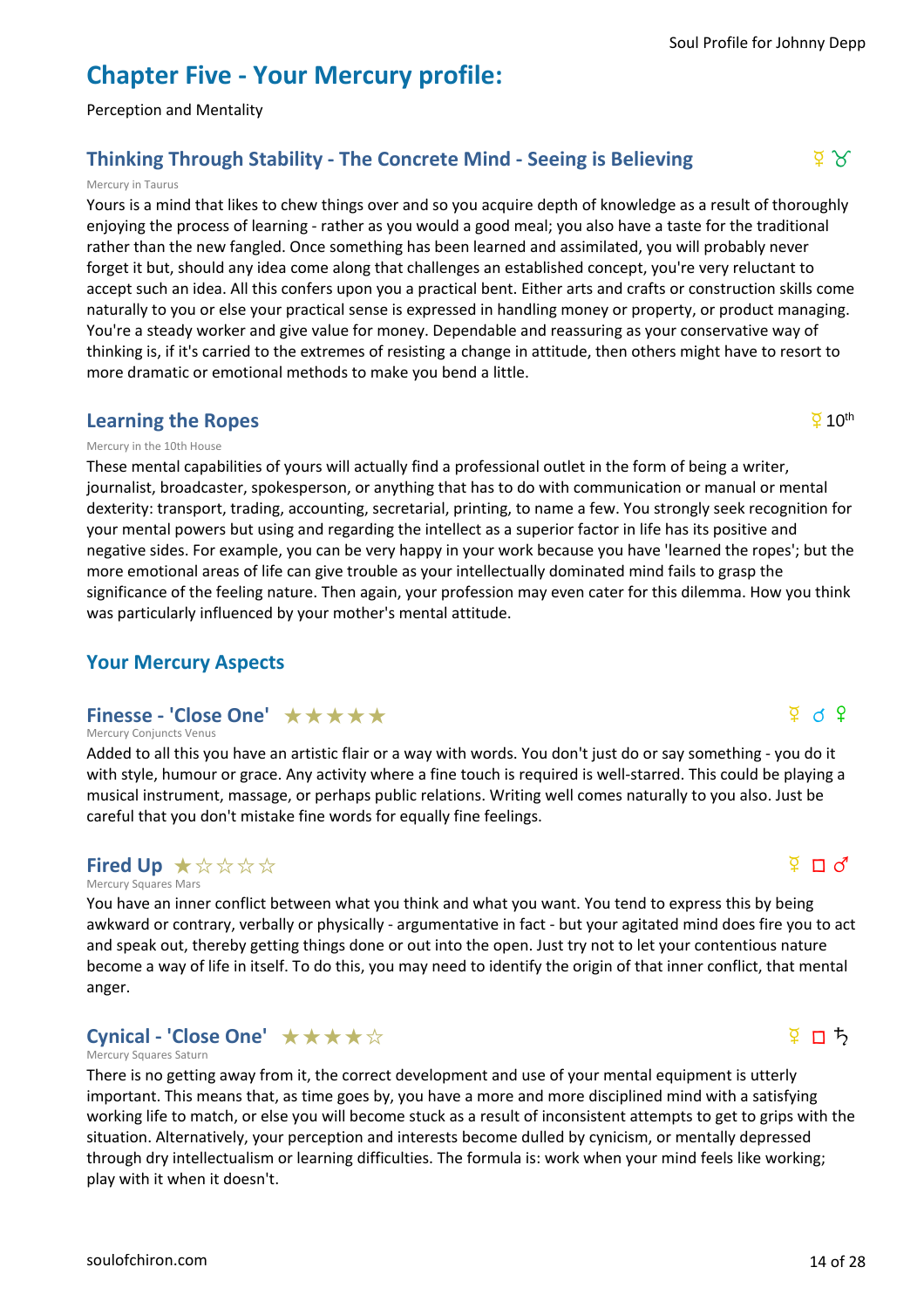### Mercury Squares Uranus **Offbeat ★★☆☆☆**

# $\overline{P}$  D  $\overline{H}$

Furthermore, your interests extend to the scientific or metaphysical. There is an unusual cast to your mind that is attracted to the more offbeat and radical avenues of thought. Alternatively, you might find yourself opposed to these realms of thinking and the people involved with them, as you stand by your more logical viewpoint. In truth though, you are striving to see both sides - the intuitive but unprovable, and the rational and present a balanced viewpoint as well.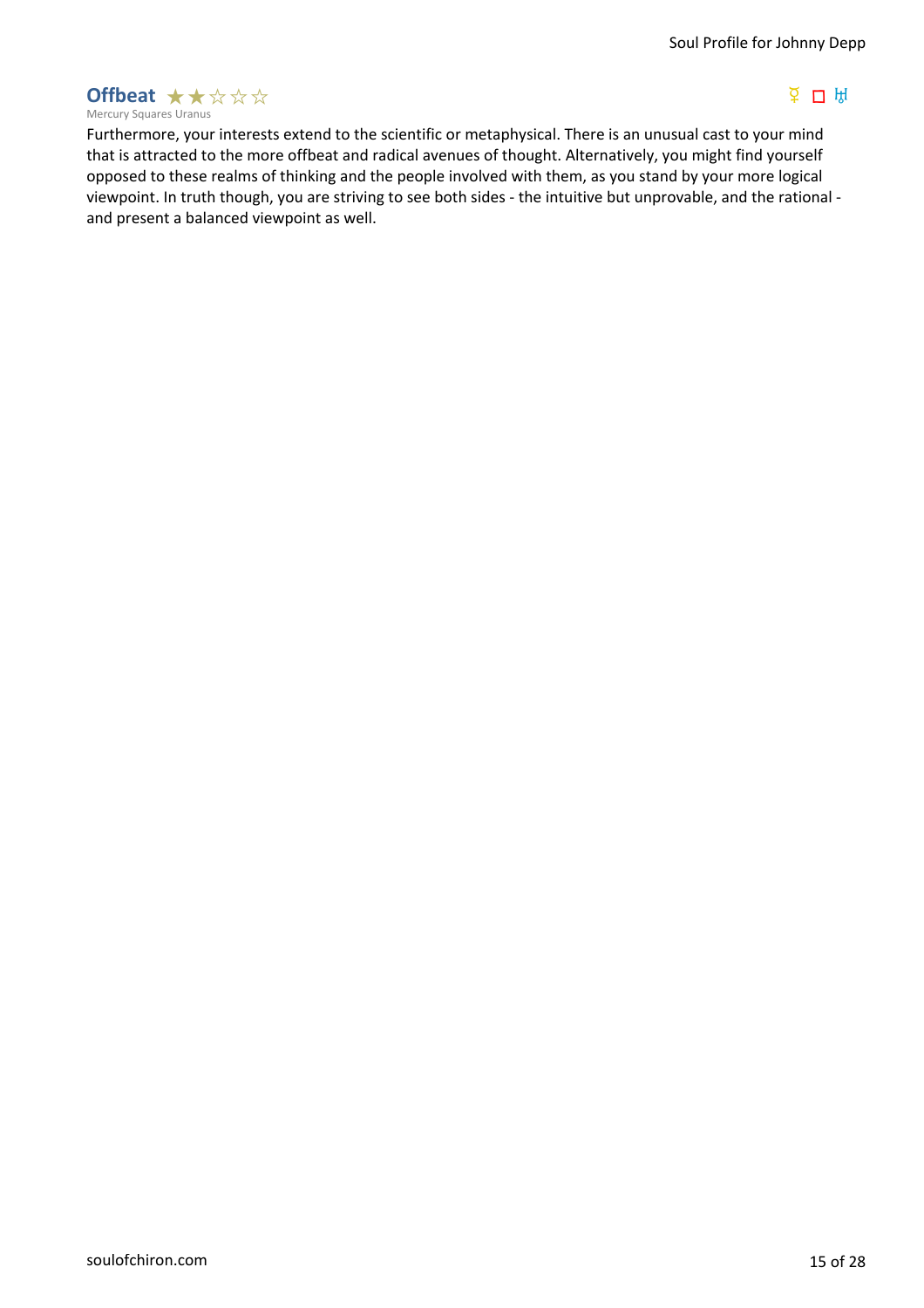# **Chapter Six - Your Venus profile:**

Attraction and Harmony

# **Love Through Stability - Nature's Connoisseur - Heart of Oak f 2 3 and 5 and 5 and 6 and 6 and 6 and 6 and 6 and 6 and 6 and 6 and 6 and 6 and 6 and 6 and 6 and 6 and 6 and 6 and 6 and 6 and 6 and 6 and 6 and 6 and 6 an**

### Venus in Taurus

Yours is an earthy sense of love and harmony. You have a strong feel for - or actually embody - what is physically attractive. Such awareness of what satisfies the physical senses can make you successful in a number of areas: art - especially singing, or at least you have a pleasant-sounding speaking voice; cooking and other means of providing comfort and enjoyment; consumerism - you may have a good market sense; healing - for your sense of touch can be highly evolved.

Not surprisingly, you need shows of physical affection as evidence of your worth and desirability. This can go to extremes in the form of passionate possessiveness - but indulging in some sensuous or artistic pursuit that is more under your personal control could assuage this. Rather than overdoing it with the creature comforts you could simply commune with Nature, which will give you a feeling of satisfaction.

# **Pleasure Principle**

### Venus in the 10th House

These values and preferences are very important for they greatly determine your reputation and professional standing. Your career itself should involve art, beauty, or social skills of some kind. Your personal appeal can have a lot to do with the success or style of your career. Your mother could have a certain amount to do with how attractive you feel towards the world generally. For example, if she was jealous of your talents or looks she might downgrade your worth and self-esteem; alternatively, her own sense of what appeals could help further your career.

The key to finding your professional niche is that you should simply (or even sensuously) enjoy what you do for a living. In other words, the degree to which you are in touch with your own pleasure principle has everything to do with your amounting to something in the world.

# **Your Venus Aspects**

# Lyrical - 'Close One' ★★★★★

Venus Conjuncts Mercury

And all of your sense of love and beauty is expressed well verbally. What you say and what you write is naturally lyrical. The quality of your voice is also pleasant. Love and beauty constantly occupy your mind but equally, the lack of them perturbs your thinking. Truly, you grace your everyday environment.

# **Equal Feelings**  $\star \forall \forall \forall \forall$

### Venus Squares Mars

The trouble is that wherever you seek love you also find conflict. Your feelings of tenderness never seem to have anger very far away from them. What you have to do first is appreciate that love and desire, soft feelings and hard ones, are all mixed up inside of you. Curiously, and owing to our society's current confusion over these matters, this conflict within you makes you both exciting and difficult. By the same token, it falls to you to make a greater than average attempt to show your feelings equally of care and desire, of love and sex.

# **Testing - 'Close One'** ★★★★☆

#### Venus Squares Saturn

But your pleasures are not without their price and your social or artistic involvements are certainly not without their trials. It's as if the love or the value of anyone or anything that you concern yourself with has to be thoroughly tested. You may well grow up to regard yourself as a bit of a loser in this respect and have a poor sense of self-worth and a bank balance to match but you must always remind yourself of your sincerity and thoughtfulness and that what you are learning is simply how to love, in the manner I have described here.

# $\Omega \square$

 $9$  D  $5$ 

### $9.10<sup>th</sup>$

# $9$  d  $\frac{8}{9}$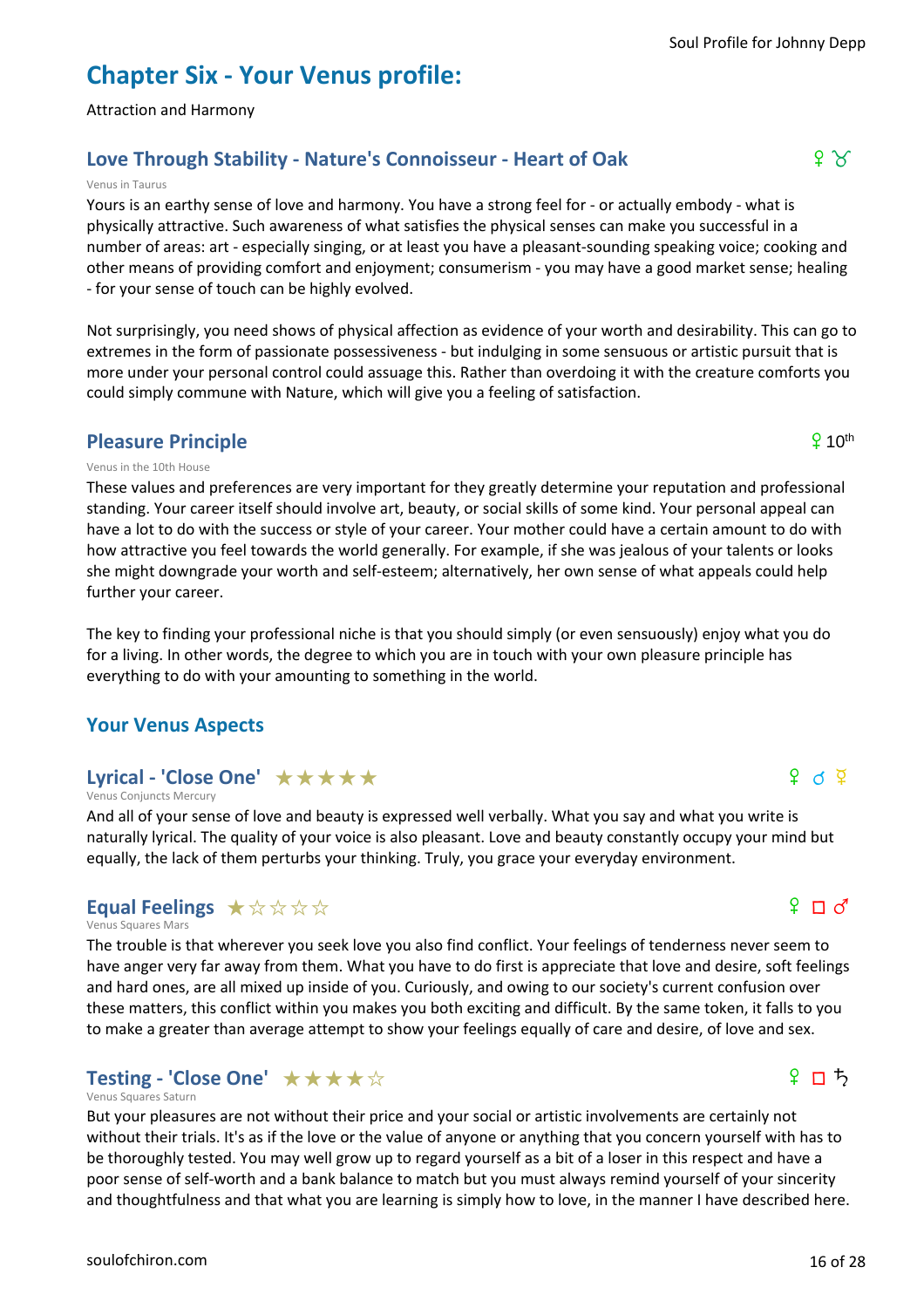# **Avant-garde**  $\star \star \mathop{\star} \mathop{\star} \mathop{\star}$

### Venus Squares Uranus

# $P \cap H$

All these social or moral values of yours are going through great changes. Perhaps you are even rebelling against them. It would appear that you have an unstable attitude in this respect as you jump from one relationship to another. You are divorce prone. What lies behind your excitement seeking and unpredictability is your restless quest for a set of values for the future and a social scene and love life to match. Artistically, you are drawn to the avant-garde.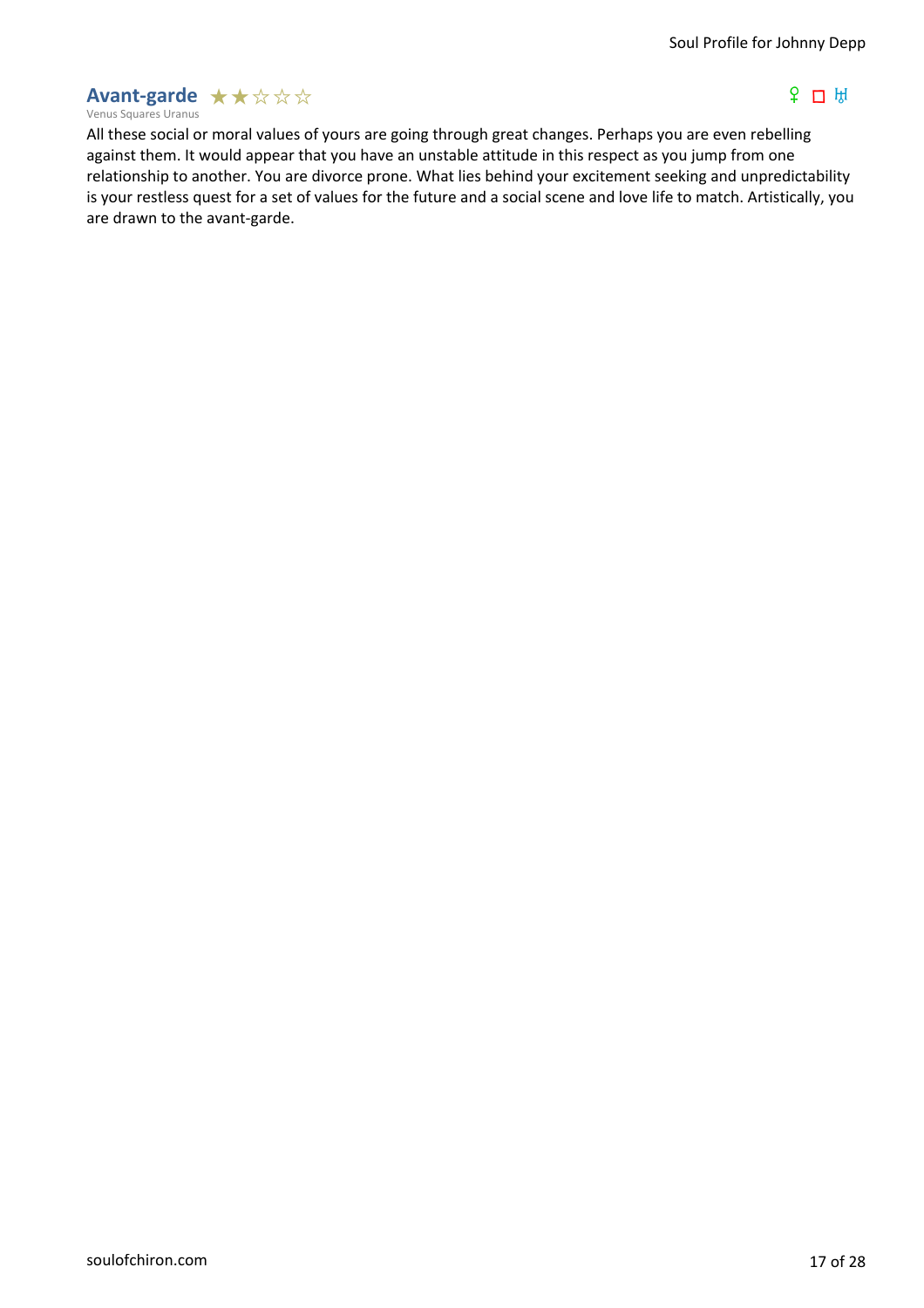# **Chapter Seven - Your Mars profile:**

Self-Assertion and Sexual Drive

# **Getting Through Analysis - Slave Driver or Slave Driven - Health is Efficiency** of  $\mathbb{I}$

### Mars in Virgo

You assert yourself best when you have learned (and use) some sort of technique then whatever you do; you do with thoroughness and precision. You are very exacting of others in their work - and sexually too - and you like to keep the score. You know how to hit the right spot, but make a fuss if your opposite number doesn't.

In effect, you have given yourself quite a tall order of satisfying your desires and your need for purity at the same time. This can mean that you put yourself out of the running altogether for a time - or work yourself into the ground trying to achieve perfection. If you allow yourself to become neurotic about this, your health could suffer. So relax and stop driving yourself to do the impossible when your best will more than suffice.

# **Put Yourself Forward**

### Mars in the 1st House

All this is quite apparent in your actual physical appearance or presentation. You put yourself forward quite spontaneously, or you feel pushed forward even though you'd rather not be. This natural assertiveness can be negatively or unconsciously expressed in accidents to your head or face, leaving scars. It could be said that your very identity is what you are fighting for and this could have been apparent at birth, with you bursting out as it were.

In any event though, you do have undeniable body energy, which needs directing into some physically competitive activity, sport or martial discipline such as karate. If you are not quite so aggressive, but are more pent-up, Tai Chi, Hatha Yoga or the like would be more suitable. In short, you just have to assert yourself; it's finding the right method, measure and motive that are the crucial issues.

# **Your Mars Aspects**

#### Mars Squares Mercury **Count to Ten ★☆☆☆☆**

What can scotch all your best intentions is the propensity you have to act before thinking, to be arrogant and ignorant of certain facts at the same time. This sounds like a case of learning to count ten before you act or speak when tempers are running high. If you don't, you could regret it - and bluster some more!

# **Better Nature**  $\star$   $\forall x$   $\forall x$   $\forall x$

#### Mars Squares Venus

If you're going to satisfy these urges, however, it will be necessary for you to carefully consider the sensibilities of others. Sooner or later, without their co-operation, your satisfaction will feel rather one-sided and not really satisfying at all. On the other hand, if you fail to assert your own wishes enough, you will only have yourself to blame if you feel that your better nature is being taken advantage of.

# **Reactionary - 'Close One'** ★★★★☆

### Mars Conjuncts Uranus

You like to go your own way and if anyone or anything opposes what you yourself want you react quite hotly, even violently or recklessly. You have a very strong sense of fighting for your own (and others') rights to do what you feel you must do.

As long as you don't let this turn you into a mindless reactionary with an unstable temperament able to attract quite dangerous predicaments, your actions can prove to be both fast and effective - even healing. But then again, you might actually like danger. Sexually, you can be wild or experimental, unconventional and unpredictable, as you seek the truth of what sex is all about.

# $d \Pi$  ?

# $d$  d  $\mathbb{H}$



 $d \Pi$   $\Phi$ 

# $\sigma$ <sup>1st</sup>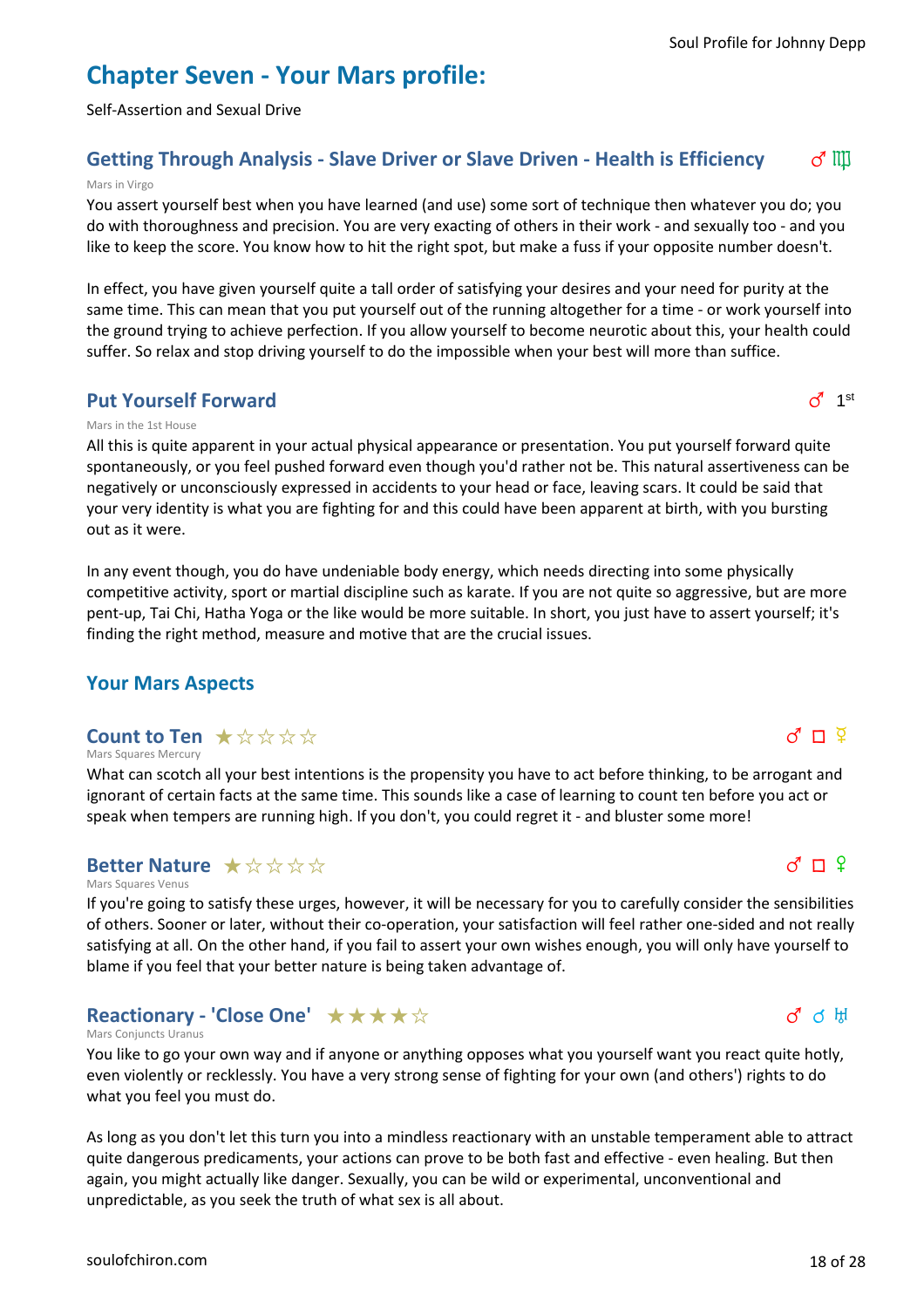$g \circ g$ 

# **Coiled Serpent**  $\star$  **☆ ☆ ☆ ☆**

Mars Conjuncts Pluto

Whether you like it or not, underlying all your sense of self-assertion there lies something very powerful - like a coiled serpent. It very much depends upon the make-up of your personality as a whole as to how you express this sense of power. At one extreme you could be (more than) a bit on the dubious side and use such forcefulness to get what you want by fair means or foul. At the other extreme, the force within you might even intimidate you, or have attracted abuse of some kind.

For this reason, you keep it under wraps - and you may do this quite unconsciously. But ultimately, such power as is in your possession needs to be tamed and put to some constructive use, or it could back up on you in a destructive way. In the process you may need to forgive yourself, or someone else, because you have misused it yourself, or another has used it against you. A healthy sexual relationship, intense physical activity, or something like drumming, will do much to absorb this energy - an energy that is basically of the healing variety.

# **Ambitious - 'Close One'** ★★★★★

 $d \wedge MC$ 

Mars Trines Midheaven

All these assertive energies of yours find their most satisfactory expression in the pursuance of your career. There's something about your way of physically expressing yourself that attracts support from those in authority and that is suited to your actual, or desired, position in the world.

You feel at your most forceful when the bit of ambition is between your teeth. This force thus released, along with the material success that it can attain, would also enable you to create a good domestic environment.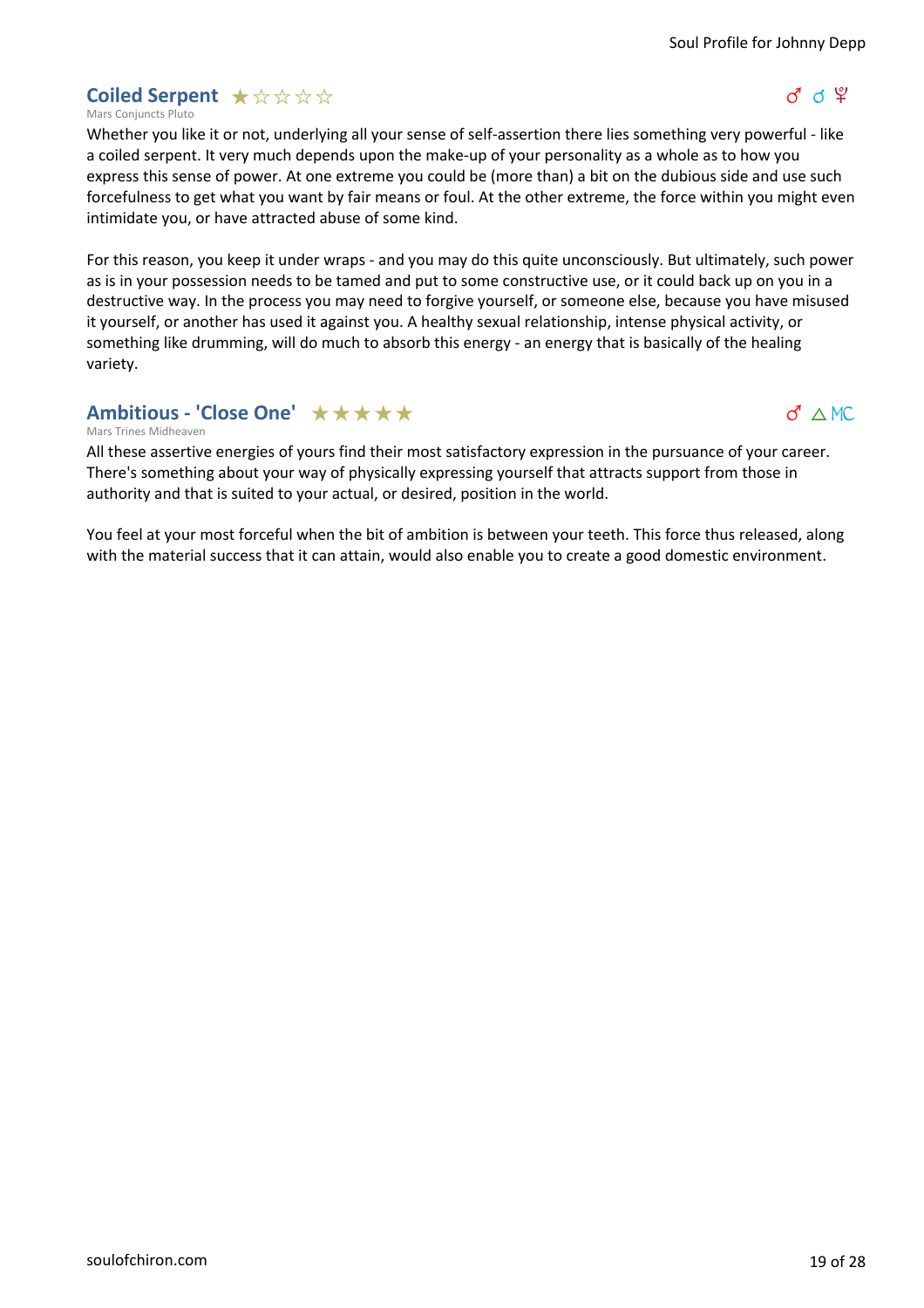# **Chapter Eight - Your Jupiter profile:**

Faith and Understanding

# **Growing Through Doing - Fools Rush in Where Angels Fear to Tread**  $4 \gamma$

### Jupiter in Aries

You have the enthusiasm of a child - whatever age you are - and because of this, you can go far in life. You just need to be careful that your natural eagerness does not become arrogance, or that your magnanimity does not get swallowed up by extravagance. You have a knack for avoiding being saddled with the same amount of mental and emotional baggage that others seem to accumulate. If you are not journeying light in this way, then it means you don't believe that life looks after those that live it - which is what you are supposed to believe in!

# **Come and Go**

### Jupiter in the 9th House

Faith in life for you should always be on the up and up because opportunities for furtherance - through such pursuits as travel, higher education, philosophy or religious seeking - come and go in abundance. However, a lot depends upon whether you make the most of them by putting hard work and effort into making progress an ongoing thing rather than just a chance occurrence that peters out.

You are keen to discover some kind of overall meaning to life, again though; you can have the attitude that the 'meaning of life' is some kind of joke. What all this amounts to is that you either invest in and exploit your many talents and opportunities and not give up when the going gets rough, or, you adopt a cavalier attitude that protects you from having to keep the faith when the odds are against you. In the meantime, of course, your life just trickles away.

# **Your Jupiter Aspects**

# **Natural - 'Close One'** ★★★★★

### Jupiter Squares Moon

There is something very natural about the way you express your faith and enthusiasms. One could say that your faith was inborn. This may of course mean that you simply subscribe to the religious persuasions of your family or racial background - whatever they may be - or that you oppose them with equal zeal. Being quite so subjective about your spiritual convictions, you may well under or overestimate them and therefore be challenged concerning them.

# Helping Hand - 'Close One' **★★★★**★

### Jupiter Trines Ascendant

Whatever the level of your faith and enthusiasm is, it emanates from you quite easily. In response to this, others feel good and optimistic in your company. This attracts opportunity and help on both professional and personal levels.



 $4 \square$ 

 $2<sub>+</sub>$  gth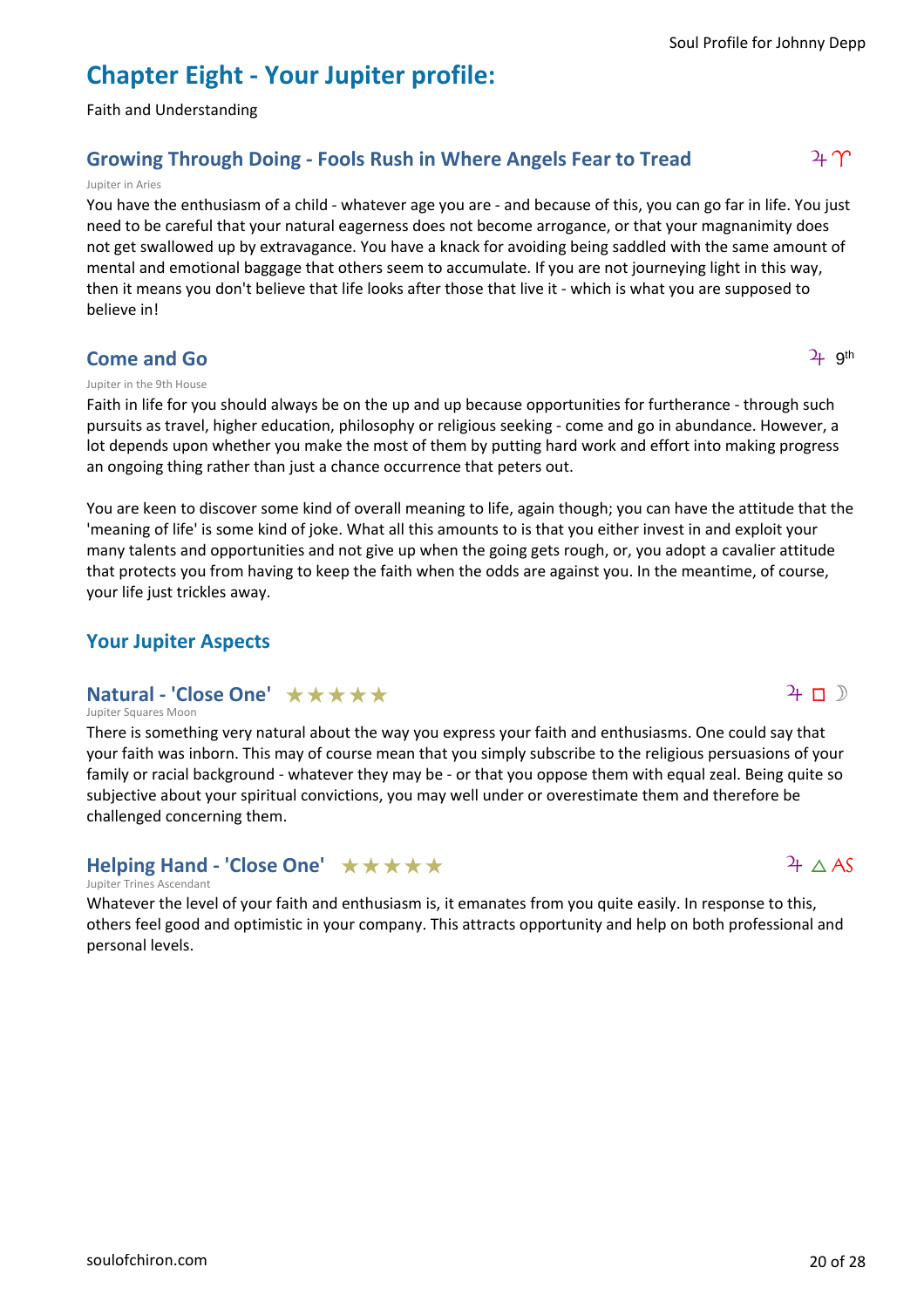# **Chapter Nine - Your Saturn profile:**

Lessons and Responsibilities

# **Tested in Liberating - The Practical Idealist - Redemption Is**  $\uparrow$   $\sim$   $\uparrow$

### Saturn in Aquarius

You are learning to free yourself from whatever is inhibiting you. In order to do this you have to establish a set of rules that allows you to break the rules that were laid down for you initially. If this sounds like a recipe for hypocrisy then you're right, it is - and you could lose (or never gain) many friends as a reaction to your double standards.

If, on the other hand, you take the trouble to devise a set of moral, political or psychological principles - and stick to them - then your impartial view of life can be of enormous help to anyone who feels caught between two camps. In order that you begin to meet this objective, you will attract relationships and situations that force you to come clean with the stark truth of the matter. In the process though, beware of merely being offhand about your shortcomings, because that would put you back to square one.

# **Serious Relationship**

### Saturn in the 7th House

These lessons and responsibilities that you're supposed to be working on in yourself could be mistakenly projected onto a partner. You expect them to be putting right that which is really your department. When you do get down to it yourself - which essentially means that you're simply learning to relate to others in a responsible way - then you show great principle and discipline with regard to any serious relationship.

In fact, serious relationships are your staple diet because even casual affairs have a habit of calling you to book. Similarly, having a partner who is cold and remote is a sign that you're only going through the conventional motions of serious commitment rather than owning up to your part in it all. To sum up, failing to commit yourself leads to feeling lonely or being alone so love for you is very much where you find it and how you make it.

# **Your Saturn Aspects**

# **Structure ★★☆☆☆**

### Saturn Trines Sun

Because you have a natural and increasingly conscious sense of discipline, you work through all this assiduously and at a steady pace. You get things done simply because you know what has to be done. It's only a matter of time before you hold a position in life of some authority or integrity. In fact, it's your actual ability to structure things that earns you such a reputation.

# **Bearing Up - 'Close One'** ★★★★☆

### Saturn Squares Mercury

You are learning to become mentally aware of all these matters, to talk and be rational about them. At times this can cause you to feel quite inadequate intellectually. This needn't be such a problem if you bear in mind that it's being disciplined, objective and successful concerning your Saturn Profile as a whole that enables you to think and communicate clearly, rather than just acquiring a bunch of clever phrases and concepts that weigh you down rather than bear you up.

# **Ultimate Goal - 'Close One'** ★ ★ ★ ★ ☆

### Saturn Squares Venus

You might vainly seek pleasures or distractions in relationships as a way of diminishing or avoiding the difficulties mentioned here, or you feel that in some way you're not allowed to enjoy yourself. The fact of the matter is that you can only go out to play to your heart's content when you've performed your duties as I've described them here or, alternatively, you find that taking pleasure in your work is your ultimate goal.



 $5 \pi$  ?

 $5\wedge$   $\odot$ 



 $t$ <sub>7<sup>th</sup></sub>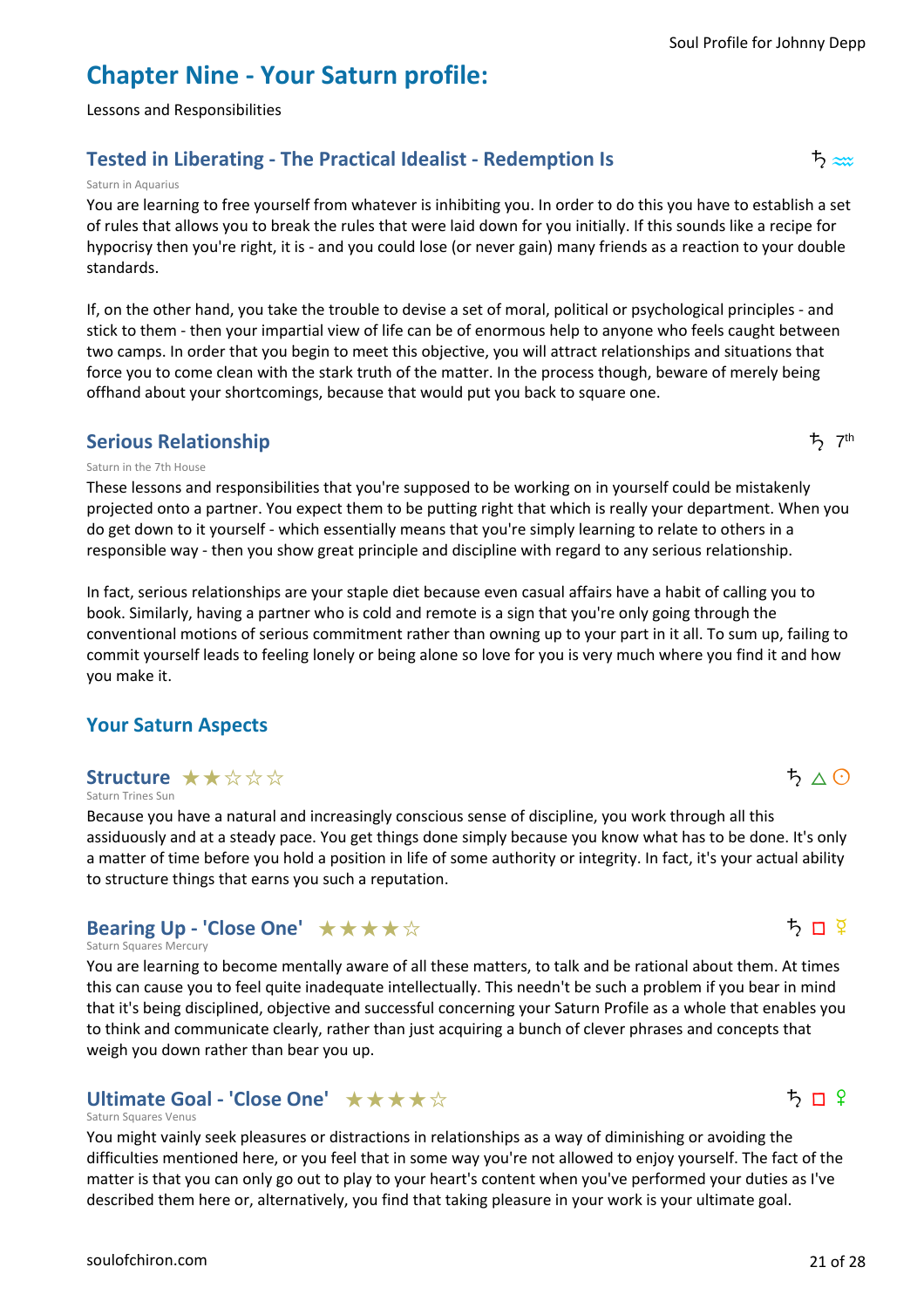# **Chapter Ten - Your Uranus profile:**

Awakening and Freedom

# **Awakening Through Analyzing** K 6

### Uranus in Virgo

You belong to a generation (born during the 1960's) whose intention was to reform work methods and attitudes towards health. During this period technology transformed the employment situation with automation and computers. You are therefore quite likely to encounter difficulties and sudden changes on your own employment scene as new requirements arise and certain occupations become obsolete. You may wish to update office systems or overthrow bureaucracy.

### **Cool Customer**

### $H$  1st

### Uranus in the 1st House

You actually embody the qualities of Uranus so you give off an electrically charged aura, which can either be stimulating or shocking - depending on your overall personality. Sparks of genius and eccentricity fly off you. You have a sharp awareness of your very existence, which can amount to being a testament to the uniqueness of the individual or to just being downright odd.

You can inspire or move the masses; or just be plain awkward, clumsy and disruptive. Your physical appearance is probably unusual or arresting in some way too. Freedom and rights can become a valid or distorting issue for you, expressed as being stubbornly rebellious just for the sake of it, or as a reformer who actually makes radical changes to the world around you. In any case, you should first reform your own attitudes or be prepared to be drastically transformed yourself in the process.

You are astoundingly intuitive at times - laying bare pseudo or subtle personality traits in others with great precision and sang-froid. Indeed, your intuition is your leading edge and may well find a fruitful expression in psychology, astrology, science and technology, etc. You are also inventive; in essence, I would say that you are inventing your very self.

# **Your Uranus Aspects**

# **Come to Terms**  $\star \star \star \star \star \star$

Uranus Squares Mercury

The pressure to change and reform as described here can impinge particularly strongly upon the way that you think on a day-to-day level. It's important that you come to terms and deal with these disturbances in the radical manner I have suggested here otherwise, you will find yourself nervy and mentally stressed as you vainly juggle conflicting interests.

Positively speaking, this tension between your need for change and your need for mental order and expression breeds in you the ability to come up with original ideas and solutions, as well as having a speedy, computer-like mind, which albeit suffers the occasional 'virus' of scattered or irrelevant thinking.

### Uranus Squares Venus **Better or Worse**  $\star \star \star \star \star \star$

You are greatly attracted by the call to freedom, innovation and experimentation where interpersonal relationships are concerned. A partner may well have first introduced you to the new and alternative and/or, you're keen to introduce the same to mates or society in general. Your relationships and morals (or apparent lack of them) may shock others - for better or worse.

 $H \Box$  ?

 $H \nightharpoonup \tilde{Z}$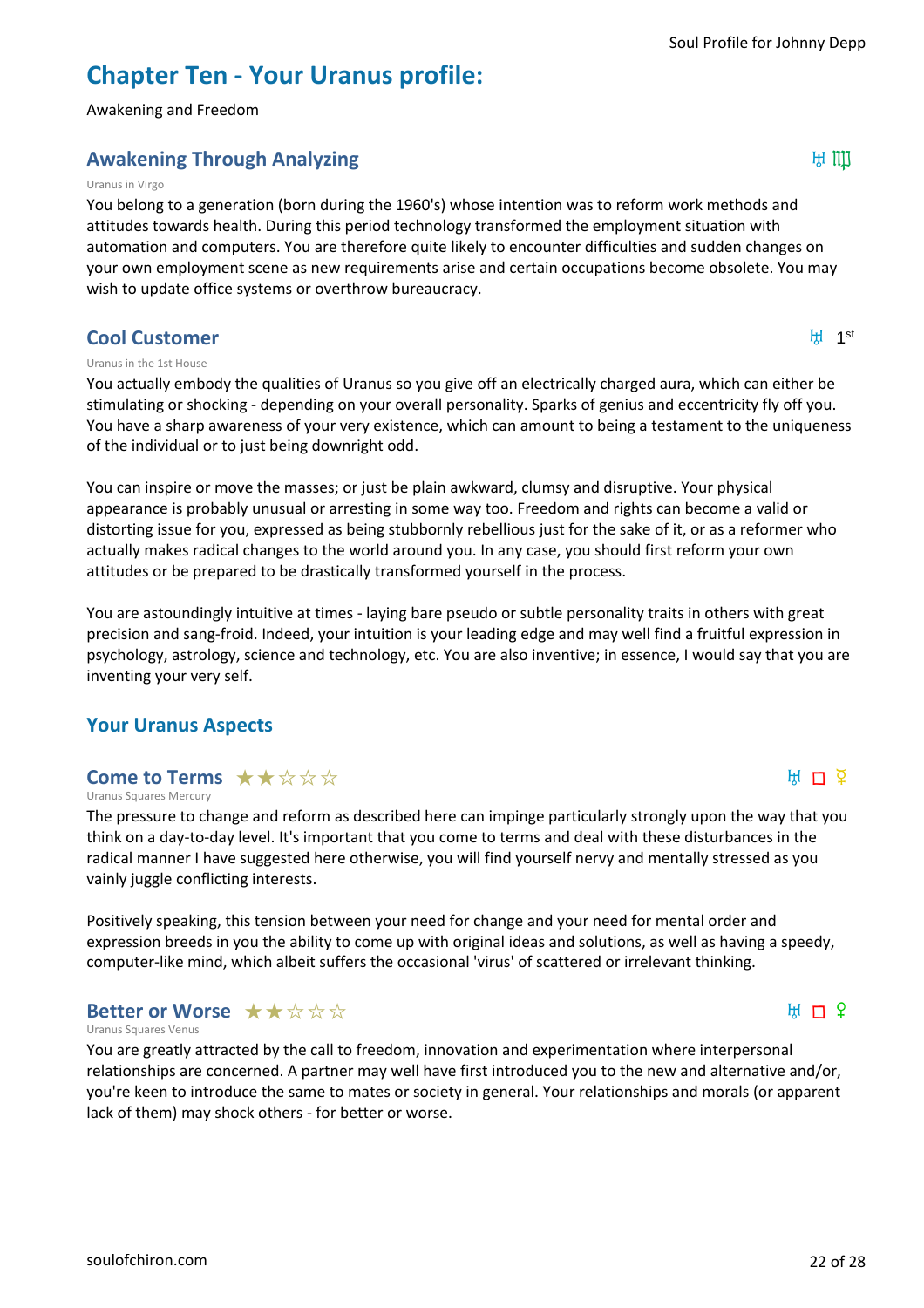# **Your Own Thing - 'Close One'** ★★★★☆

### Uranus Conjuncts Mars

When you stop to think about it, you relish your sense of freedom and what it is in you that stands out from the crowd because it sharpens your sense of uniqueness. Your sex life becomes a particularly vibrant area for breaking the rules and further intensifying your individuality. But really this is all in aid of waking you up to what it really means to be free to do your own thing.

# **Far Reaching - 'Close One'** ★★★★☆

### Uranus Trines Midheaven

Through your efforts to make the most of the positive qualities of your Uranus Profile you attain (or come to attain) a professional position that actually embodies those qualities of scientific, metaphysical or humanitarian progress.

# $H d d$

H △MC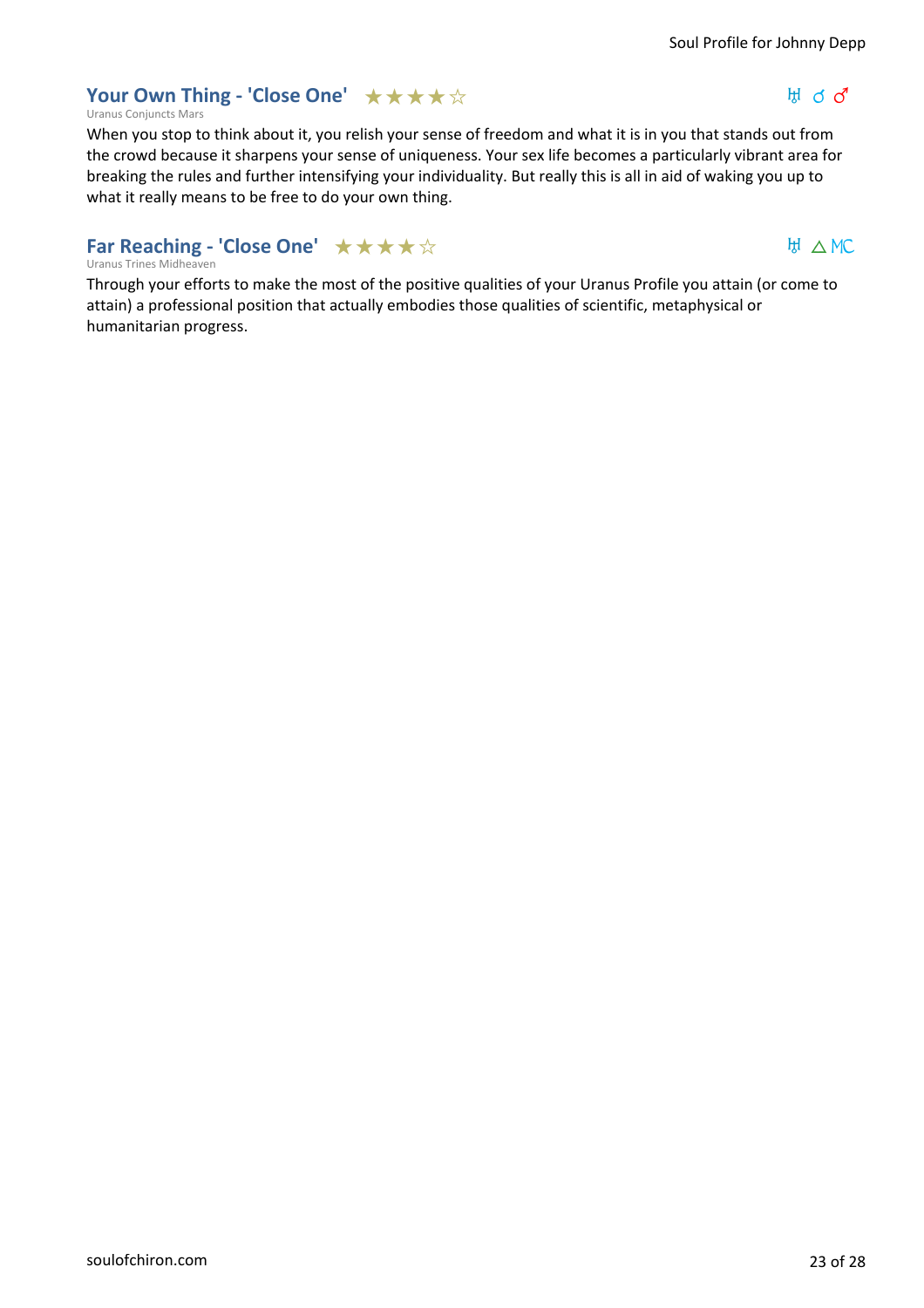# **Chapter Eleven - Your Neptune profile:**

Sensitivity and Spirituality

# **Unifying Through Desiring latter and the set of the set of the set of the set of the set of the set of the set o**

### Neptune in Scorpio

You belong to the Neptunian generation born between the mid 1950's and 1970. As this generation came of age, established musical forms and the use of drugs took on more self-destructive and sexually explicit undertones. The seeking of 'highs' became heavier and also involved the underworld of crime more. The lack of Mankind's spiritual awareness which had been prevalent for some time became a more critical issue, with material status symbols becoming gods and sexual diseases - especially AIDS - becoming more threatening as the result of a lack of awareness as to the true and subtle nature of what intimacy means. The challenge to your generation is great indeed: to prevent degeneration.

### **Paradise Lost**

### Neptune in the 4th House

For you, such sensitivity and yearning for some ideal focuses upon your home life and family background. It is most likely that you experience this as remembering things in the past as being idyllic. The streets or fields of your childhood have a rosy veil cast across them. Indeed, such childhood dreams are true, even if only because of the way you perceived life in those innocent times.

Actually, this is the whole sentiment underlying Neptune here: that life is as sweet and as secure as you make it. The negative value here is, of course, one of glossing over the less pleasant or even harsh experiences of early life. This has the effect of making you feel rather rootless because, through denying past pain, you are still denying a part of yourself. So, you have to go into that pain and then re-emerge cleansed with a far clearer sense of 'Paradise Lost'; this in turn enables you to go about regaining your 'Paradise', thereby imbuing your own home with a hauntingly familiar quality.

This is very important to you and creates a haven for others too. It also has something to do with your psychic sensitivity to the Earth and Nature's forces. Without doing this 'regaining', as with the weeds at the bottom of a pond, you can be trapped in the past, or in the self-contained nature of your family and particularly the relationship with your father, who may have been a vague, weak or unavailable figure. Positively though, he could be a great example of selflessness and compassion.

With regard to finding a home itself, this is often in the lap of the gods in that some power outside you grants or takes away quite special abodes. Living by the sea is especially desirable and beneficial to you.

# **Your Neptune Aspects**

# **Natural Feel - 'Close One'** ★★★★★

Neptune Sextiles Moon

The good news is that you have a natural feel for a healthy situation, personality, or physical body for that matter. There's probably a history of psychism in your family. This gives you a reliable sense of the whole and of suitable places for homes or establishments. You may also have a talent for dowsing.

#### Neptune Sextiles Pluto **On the Path**  $\star$  **☆ ☆ ☆ ☆**

You're helped in taking steps towards enlightenment by the fact that doing so has become a more generally accepted pursuit since the horrors of World War II. However, you will need more than this point alone to set you off on this path.



 $\uplus$   $\star$   $\uplus$ 



 $\Psi$  4<sup>th</sup>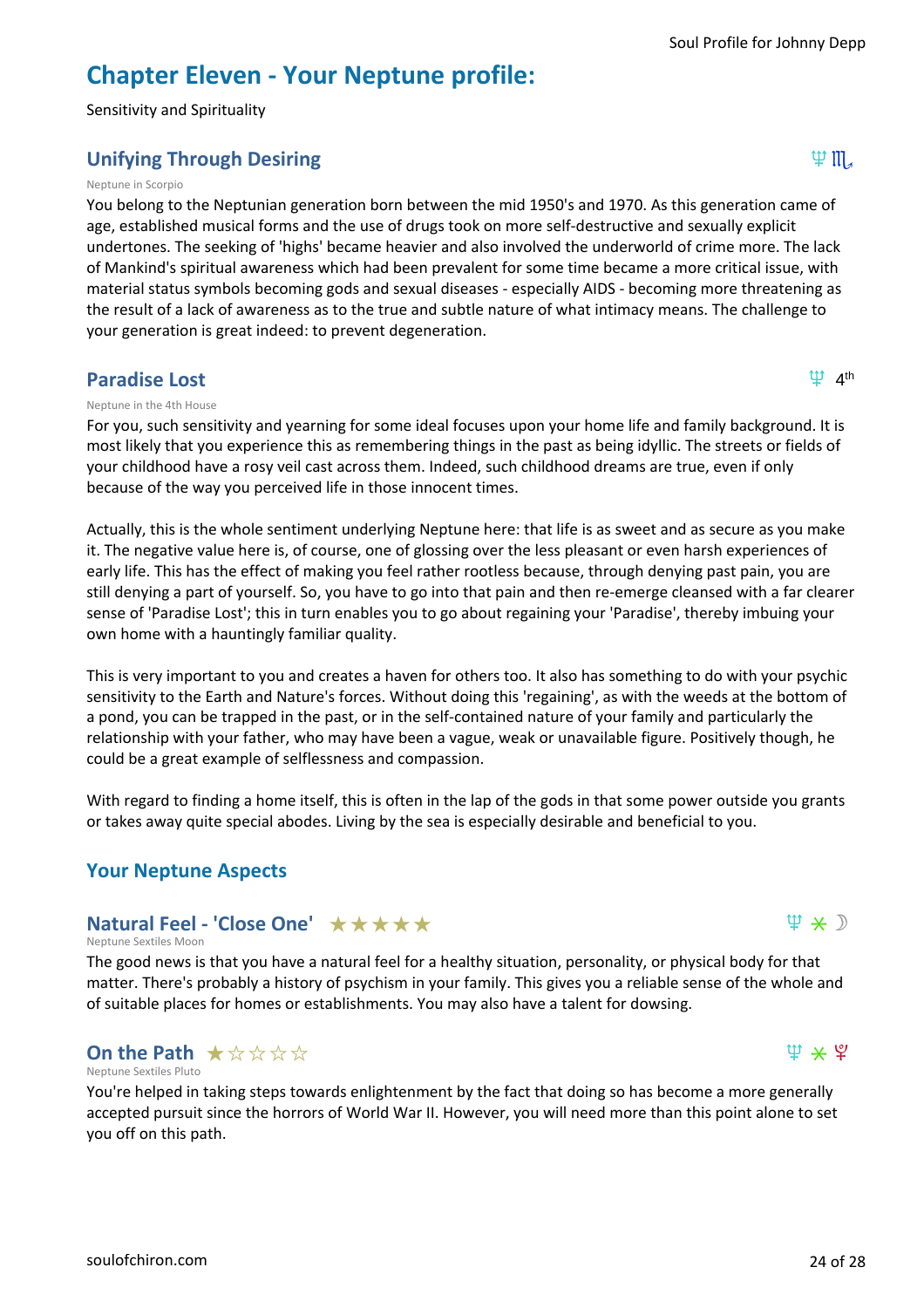# Unrealistic - 'Close One' ★★★★★

# $\Psi$  DAS

Neptune Squares Ascendant

Your emotional fears and wounds and the dreams that compensate for them, get in the way of your having a realistic relationship - or having one at all. You will need to track down what it is that caused them in the first place.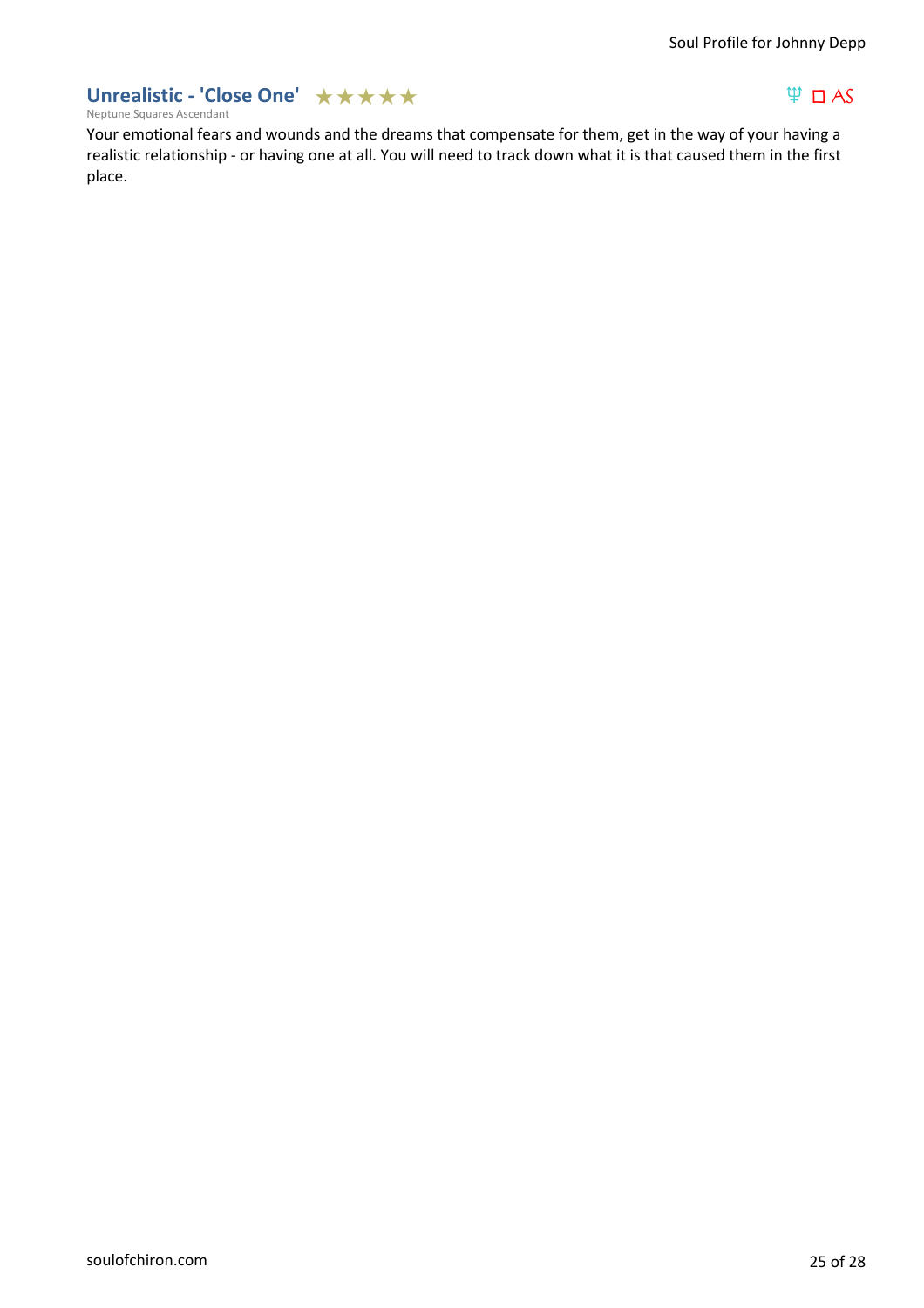# **Chapter Twelve - Your Pluto profile:**

Power and Transformation

# **Empowering Through Analyzing intervalse and the set of the set of the set of the set of the set of the set of the set of the set of the set of the set of the set of the set of the set of the set of the set of the set of**

### Pluto in Virgo

You are a member of the Plutonian generation (1956 - 1972) that grew up into a world where revolutionary changes began to take place with regard to the food that we eat and the way we work. Processing and pre-packaging of food has led to impurities and health hazards. Work has been automated and 'the personal touch' has been removed. The introduction of more efficient means of birth control gave rise to an illusion of sexual inviolability when quite the opposite (sexual abuse) has increased. All these matters were in fact just crises waiting to happen so that they could be - or rather had to be - duly dealt with. You are a bristle in a gigantic new broom that will sweep clean. At some point you may well get obsessed over work and health as a deep sense of service and purity arises from your unconscious mind.

### **True Value**

### Pluto in the 2nd House

Any call to transformation is aimed at your attitude towards money and possessions and at material values in general. If your attitude is negative in some way - like desiring wealth to avoid closeness with others - then this can lead to financial upheaval, thereby forcing a change in values.

You either find it easy to attract wealth in some material form, or very difficult. In both cases, the issue is the same: sooner or later you have to learn what the actual value of material things is. In other words, what is done with wealth is the significant point. If you're out to use material might to bolster a flagging ego, then you either crash or never take off.

When, on the other hand, your material assets are used generously and wisely, a never-ending supply line of material wherewithal is conferred upon you. This can reach a point where your material influence is used to substantially alter the status quo in any given area - like the regeneration of a company, building, or some stricken section of the community.

# **Your Pluto Aspects**

# **Trusting**  $\star \star \star \star \otimes \otimes$

Pluto Trines Moon

Deep down you 'feel' very safe. Deep down you 'feel' you belong. You also have a deep sense of what holds people together - be it family, friends or whatever and deep down you 'feel' what has to be eliminated to create or maintain such security. All you have to make sure of is that you trust these deep feelings.

# **Powerful Resources**  $\star$  **☆ ☆ ☆ ☆**

#### Pluto Conjuncts Mars

Until you sort out or come to terms with the negative qualities of your Pluto Profile, you are in danger of feeling dogged by intense urges which can affect you in certain ways, like being under the sway of an oppressive man, or being one - or in some other way that is detrimental to your well-being. The basic challenge here is to contact this raw energy and convert it into something positive - like athletic prowess, putting powerful resources to good use, etc.

#### Pluto Sextiles Neptune **Pull Together**  $\star \, \forall \, \forall \, \forall \, \forall$

You know that we're all in the same boat and that it's a case of sink or swim. So, you look around, smile at your fellow human beings and pull together!

# $4$  d  $3$

 $\mathfrak{P} \wedge \mathfrak{D}$ 

 $92$  nd

# $\mathfrak{P} \times \mathfrak{P}$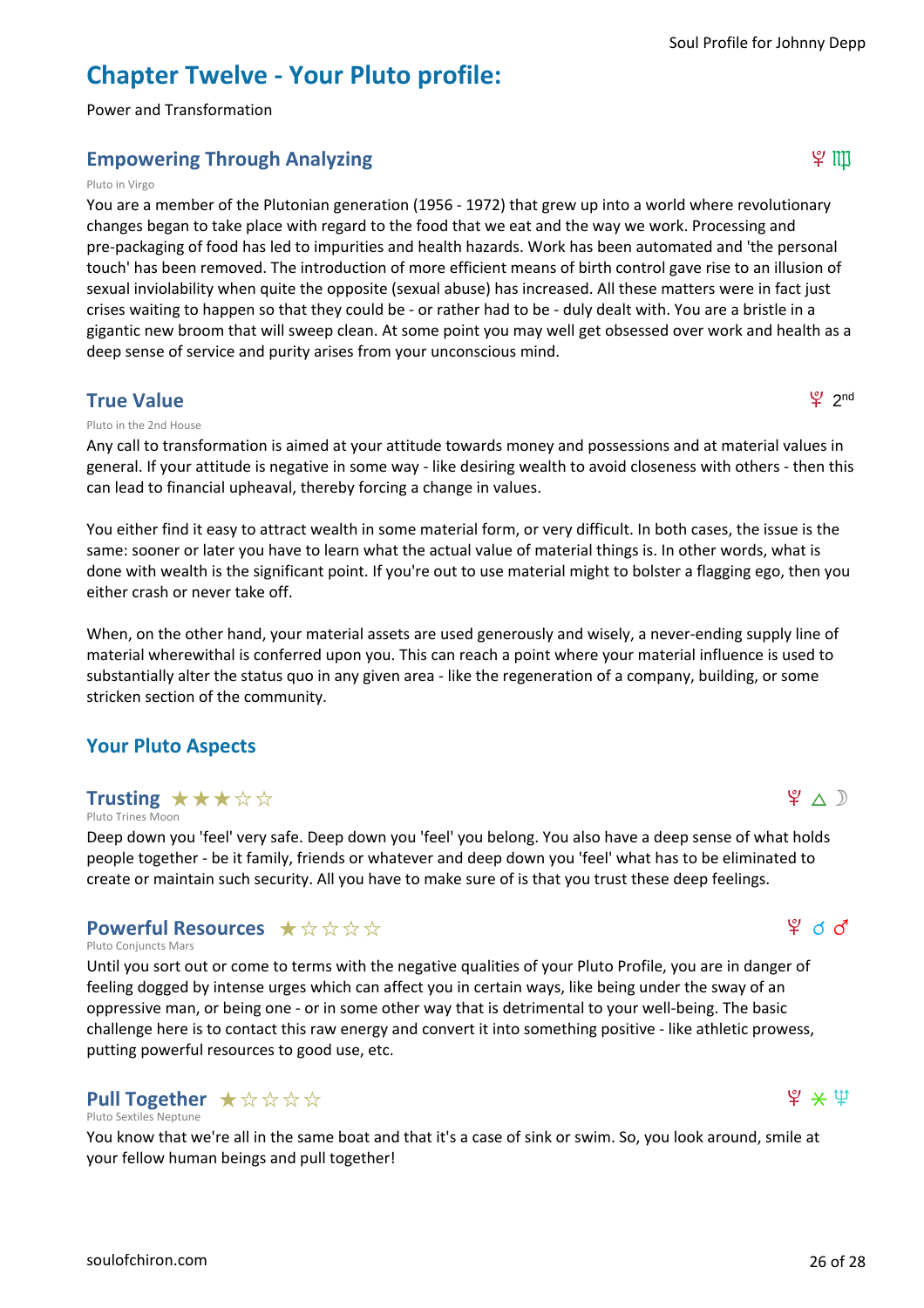

### $4^{\circ}$   $\wedge$  MC

Pluto Trines Midheaven

Your power potential as I have described it here, may be used positively to further your profession, or be an integral part of its nature. So your career could well involve psychology, metaphysics, healing, or wielding some form of power.

Written by Lyn Birkbeck ©2021, Program Copyright ©2021 Stardm Ltd

# **MORE PERSONAL ASTROLOGY READINGS**

### **RELATIONSHIPS**

### **SOUL MATES**

How to improve your relationship! - Identifies the positive qualities you share in order to achieve more happiness together.

### **STAR LOVERS**

Secrets of a better relationship - How you feel about each other, the way to make a success of being together.

### **RELATIONSHIP SUCCESS**

How you behave towards each other - What you need to know and understand about how you attract your partner and keep them.

### **RELATIONSHIP REALITY**

The connection you have created together - Find out the reality of becoming a couple as you grow into a long term relationship.

### **INTIMATE LOVERS**

Improve your love-making styles - Gain confidence in your ability to improve your love-making - creating special moments of pleasure together.

### **PROFILES**

### **CAREER ANALYSIS**

Upcoming goals and objectives - Qualities that influence your professional working life and potential success.

### **CHILD REPORT**

Gaining confidence for the future! Understand and track development of talent in a self-assured way.

### **LIFE DESTINY**

Reaching full potential - How you instinctively behave and react to important situations. Understand and track development of talent in a self-assured way.

### **PERSONAL OUTLOOK**

All about attitude and commitment - Gain a deeper understanding of motivations, challenges and strengths.

### **SOUL PROFILE**

Revealing life's purpose - Single-mindedness, desire, talent, sensitivity and future possibilities.